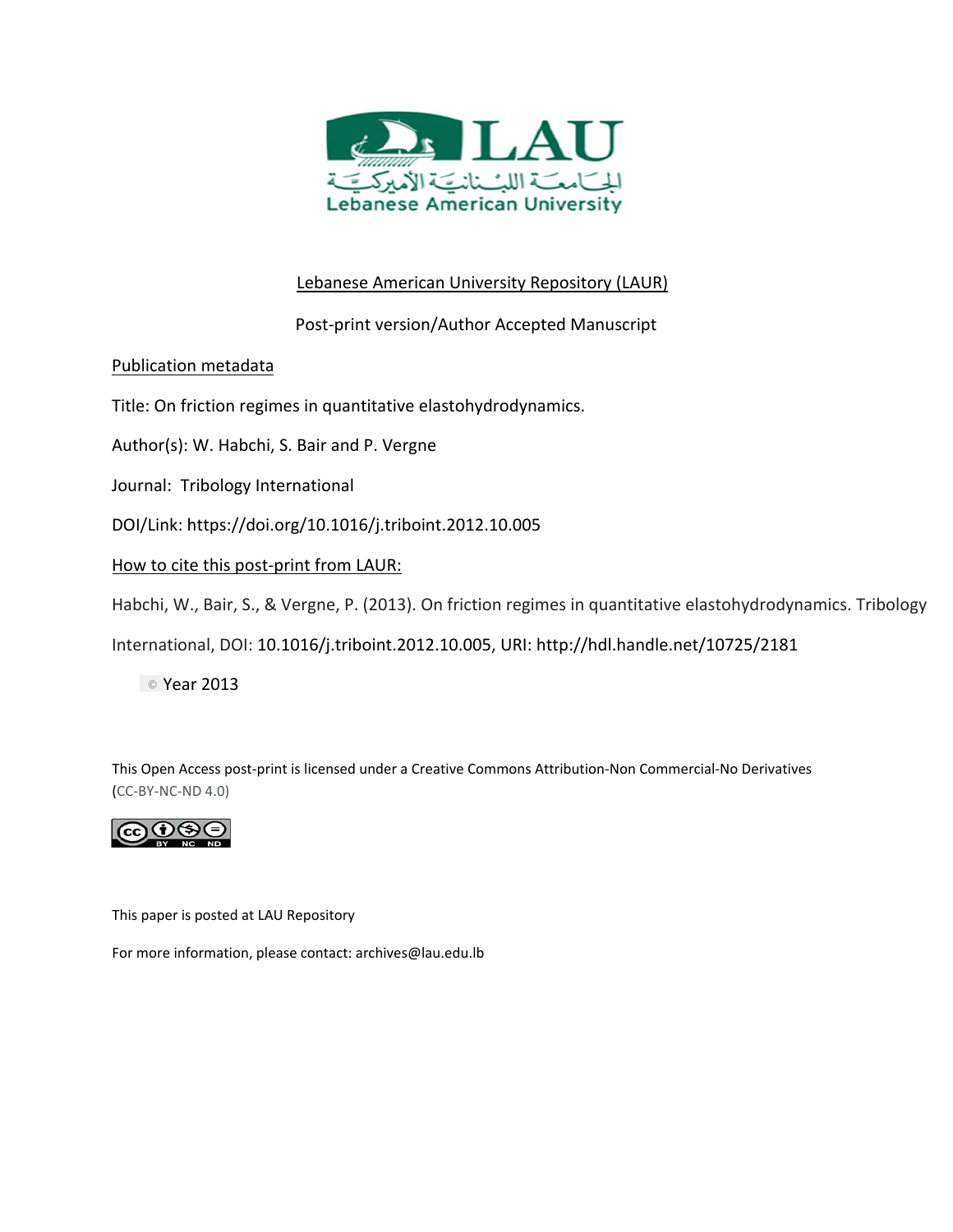# **On Friction Regimes in Quantitative Elastohydrodynamics**

W. Habchi<sup>1,2\*</sup>, S. Bair<sup>2</sup> and P. Vergne<sup>3</sup>

<sup>1</sup> Lebanese American University, Dep. of Ind. & Mech. Eng., Byblos, Lebanon <sup>2</sup> G.W. Woodruff School of Mech. Eng., Center for High Pressure Rheology, Georgia Institute of Technology, Atlanta, GA 30332-0405 <sup>3</sup> Université de Lyon, CNRS, INSA-Lyon, LaMCoS UMR5259, F-69621, France

\*At the time this work was done, the first author was holding a visiting scholar position at Georgia Institute of Technology

## **Abstract**

This paper identifies the different friction regimes encountered in elastohydrodynamic lubricated point contacts using a quantitative, physics-based approach. The idea is to link different traction regimes to dimensionless numbers and identify ranges of those numbers where a given regime is encountered or dominates the friction response of the contact. A numerical investigation of traction in point contacts lubricated with a typical mineral oil is employed. The measured thermo-physical properties of the oil are used without any modification to force agreement with experiments. The authors propose four friction regimes delimited by the combined values of three dimensionless parameters.

**Keywords:** elastohydrodynamic lubrication, traction regimes, dimensionless numbers

#### **1. Introduction**

Lubrication has been a topic of interest for the engineering community during the last century. In particular, elastohydrodynamic lubrication (EHL) has gained much attention since its recognition as the main physical mechanism behind the successful operation of important mechanical elements such as roller bearings and transmission gears. Ever since the first theoretical studies, researchers faced major difficulties in matching the theoretical performance of elastohydrodynamic (EHD) contacts with the measured performance. Early on, both film thickness and friction predictions failed to agree with experiments unless the lubricant properties were treated as adjustable parameters. This was not a shortcoming of the employed theoretical / numerical tools that were employed. It was rather due to the use of inappropriate rheological models that failed to describe the thermophysical properties of lubricants under the severe conditions encountered in EHD contacts. Tribology has come a long way since then and film thicknesses can be predicted with a fairly good accuracy nowadays. This is because the tribological community began to employ more realistic rheological models that are better capable of capturing the dependence of the lubricant transport properties on pressure, temperature and shear stress at least up to a few hundred MPa. It is well known that the lubricant film thickness in EHL contacts depends mainly on the rheological behavior of the lubricant in the inlet area of the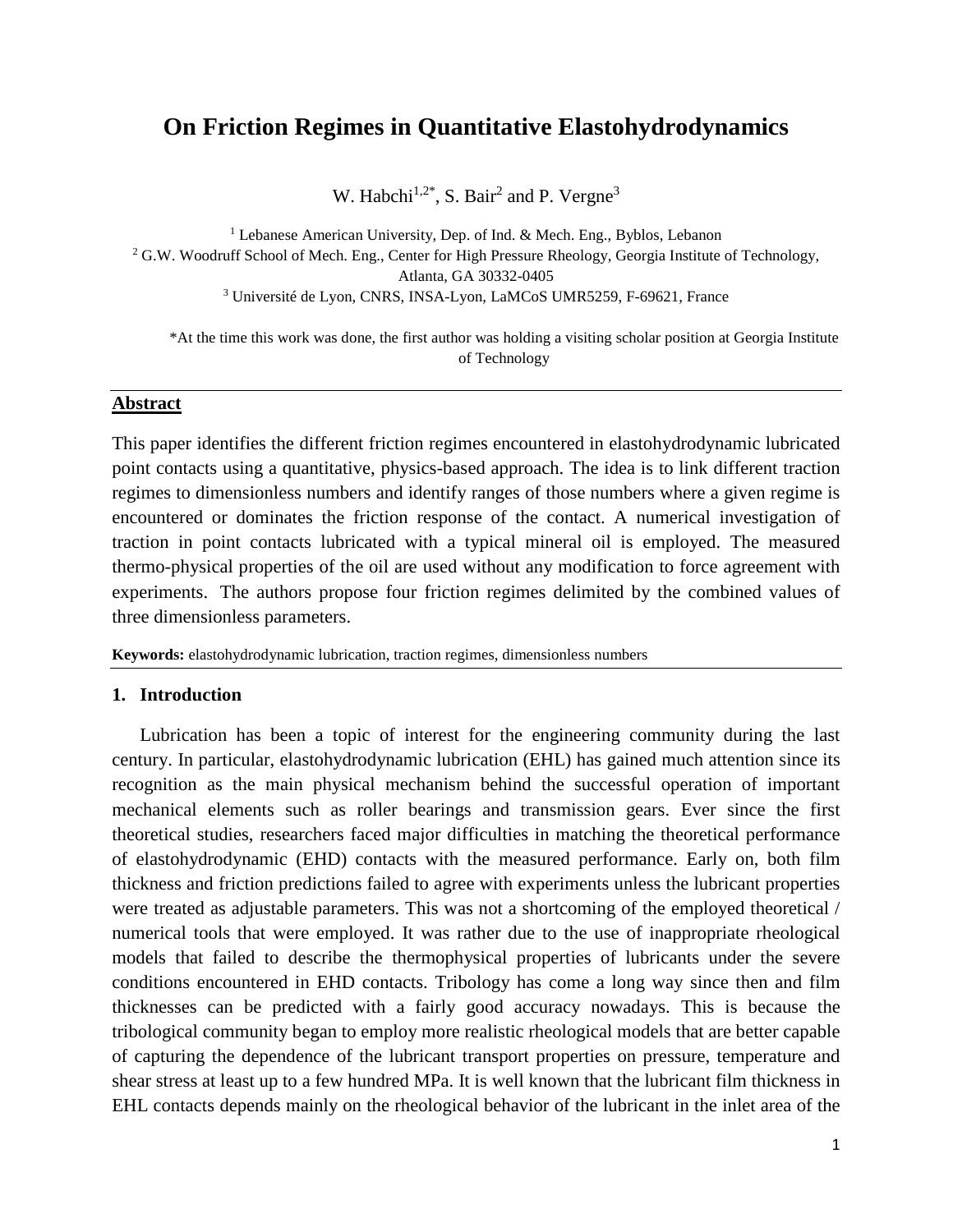contact where pressure remains relatively low. As for friction, it is well known that frictional behavior of EHL contacts greatly depends on the rheological behavior of the lubricant in the central high pressure area of the contact. In the latter, pressures can go as high as 1-3 GPa with extremely high shear rates associated with important thermal dissipation. This makes the situation much more difficult, and the rheological behavior of lubricants under such conditions has been poorly known. Moreover, the classical rheological models that have been used in EHL theoretical studies drastically fail to represent real rheological behavior, leading to an important gap between theoretical predictions of friction and experiments. To overcome this, until recently, the trend has been to retain the classical rheological models while altering their parameters without regard to sound theory or accurate measurements in order to achieve a reasonable agreement with experiments. Obviously this approach failed to yield any reasonable understanding of the contribution of liquid properties to the contact frictional response.

Interest in understanding EHL traction has a long history. In 1960, Smith [\[1\],](#page-22-0) in offering an explanation of the limited friction coefficients in full-films, first speculated that a liquid must possess a limit to the shear stress. Crook [\[2\],](#page-22-1) in 1963 proposed a viscoelastic model in which the liquid had an effective viscosity which decreased with rolling speed and increased with pressure rapidly at low pressures and slowly at high pressures. About the same time, Bell [\[3\]](#page-22-2) proposed that a non-Newtonian sinh-law could explain the discrepancies between measured film thickness and friction and the Newtonian calculations. Johnson and Tevaarwerk [\[4\]](#page-22-3) and Hirst and Moore [\[5\]](#page-22-4) continued this line of reasoning for the explanation to traction in full films; however, Johnson and Tevaarwerk also found that in some cases the limiting stress concept was useful. More recently, an attempt was made to generate a universal traction curve [\[6\].](#page-22-5) One clear shortcoming of these approaches was the inability to make use of the viscosity that could be measured in a viscometer.

Only recently, there has been a growing interest for including more realistic, physics-based rheological models [\[7\]](#page-22-6) [\[8\]](#page-22-7) in theoretical EHL predictions [\[9\]](#page-22-8)[\[10\]](#page-22-9)[\[11\].](#page-22-10) In [\[12\],](#page-22-11) the authors used the actual measured transport properties of a typical mineral oil (Shell T9) to derive appropriate rheological models representing the pressure, temperature, and shear stress dependence of viscosity including the limiting-shear-stress behavior, in addition to the pressure-temperature dependence of the density and the thermal properties (thermal conductivity and heat capacity). The developed models were used without any alteration of their corresponding parameters, in a numerical model to predict the frictional behavior of EHL point contacts under a wide range of operating conditions. The predicted results showed excellent agreement with experiments, allowing the authors to establish in a more recent work a thorough investigation of the contribution of the actual lubricant properties inside the contact to the frictional behavior of these contacts. For more details, the interested reader is referred to [\[13\].](#page-22-12) Hence, a validated framework for the theoretical prediction of friction in EHL contacts was established.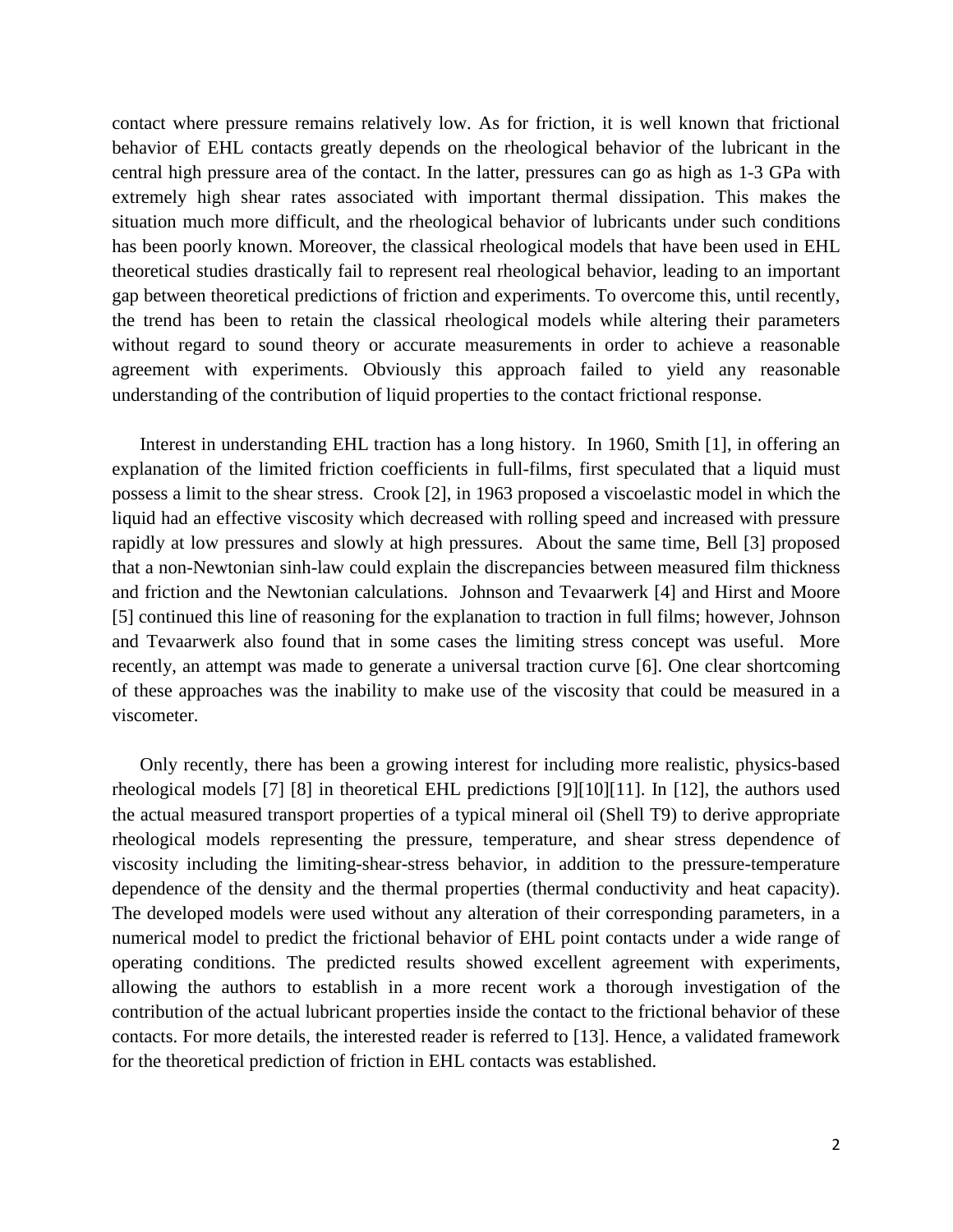In this work, the authors use the previously developed framework to run an extensive numerical test campaign for the determination of traction / friction curves for the Shell T9 lubricant under a wide range of operating conditions. The purpose is to identify different friction regimes encountered in EHL contacts and linking these regimes to some dimensionless numbers. The idea is to identify the ranges of the proposed dimensionless numbers where each regime is encountered or dominates the frictional response of the contact. In having a quantitative, physicsbased approach this work differs from most other investigations of regimes of EHL traction, for example [\[14\].](#page-23-0) It will become apparent that the delineation of various regimes of traction behavior is quite complex and requires knowledge of the thermophysical properties of the liquid and that the previous attempts at delineating regimes by visual inspection of traction curves could not achieve success.

#### **2. Lubricant Thermophysical Properties**

The thermophysical properties of lubricant Shell T9 were discussed in detail in [\[12\].](#page-22-11) The variations of these properties with pressure, temperature and shear stress were measured and appropriate models were derived to represent these variations. The derived models are briefly recalled in the following. For further details, the interested reader is referred to [\[12\]](#page-22-11) and references therein. Subscripts 0 and *R* indicate, respectively, ambient pressure and temperature  $(p_0 = 0 \text{ and } T_0 = 30^{\circ} \text{C})$  and a reference state ( $p_R = 0$  and  $T_R = 25^{\circ} \text{C}$ ).

#### **2.1 Density**

The Murnaghan [\[15\]](#page-23-1) equation of state is used to model the density variation of lubricant Shell T9 with pressure *p* and temperature *T*:

$$
\rho = \frac{\rho_R}{1 + a_V (T - T_R)} \times \left(1 + \frac{K_0'}{K_0} p\right)^{\frac{1}{K_0'}} \quad \text{with} \quad K_0 = K_{00} \exp(-\beta_K T) \tag{1}
$$

Where  $K'_0 = 10.545$ ,  $a_V = 7.734 \times 10^{-4} \text{ K}^{-1}$ ,  $K_{00} = 9.234 \text{ GPa}$ ,  $\rho_R = 875 Kg/m^3$  and  $\beta_K = 6.090 \times 10^{-3} \text{ K}^{-1}$  were obtained from experimental measurement.

#### **2.2 Viscosity**

A Vogel-like model [\[7\]](#page-22-6) [\[16\]](#page-23-2) with a thermodynamic scaling parameter is used to represent the pressure and temperature dependence of the limiting low-shear viscosity of Shell T9 mineral oil:

$$
\mu = \mu_{\infty} \exp\left(\frac{B_F \varphi_{\infty}}{\varphi - \varphi_{\infty}}\right) \quad \text{with} \quad \varphi = \left(\frac{T}{T_R}\right) \left(\frac{V}{V_R}\right)^s \tag{2}
$$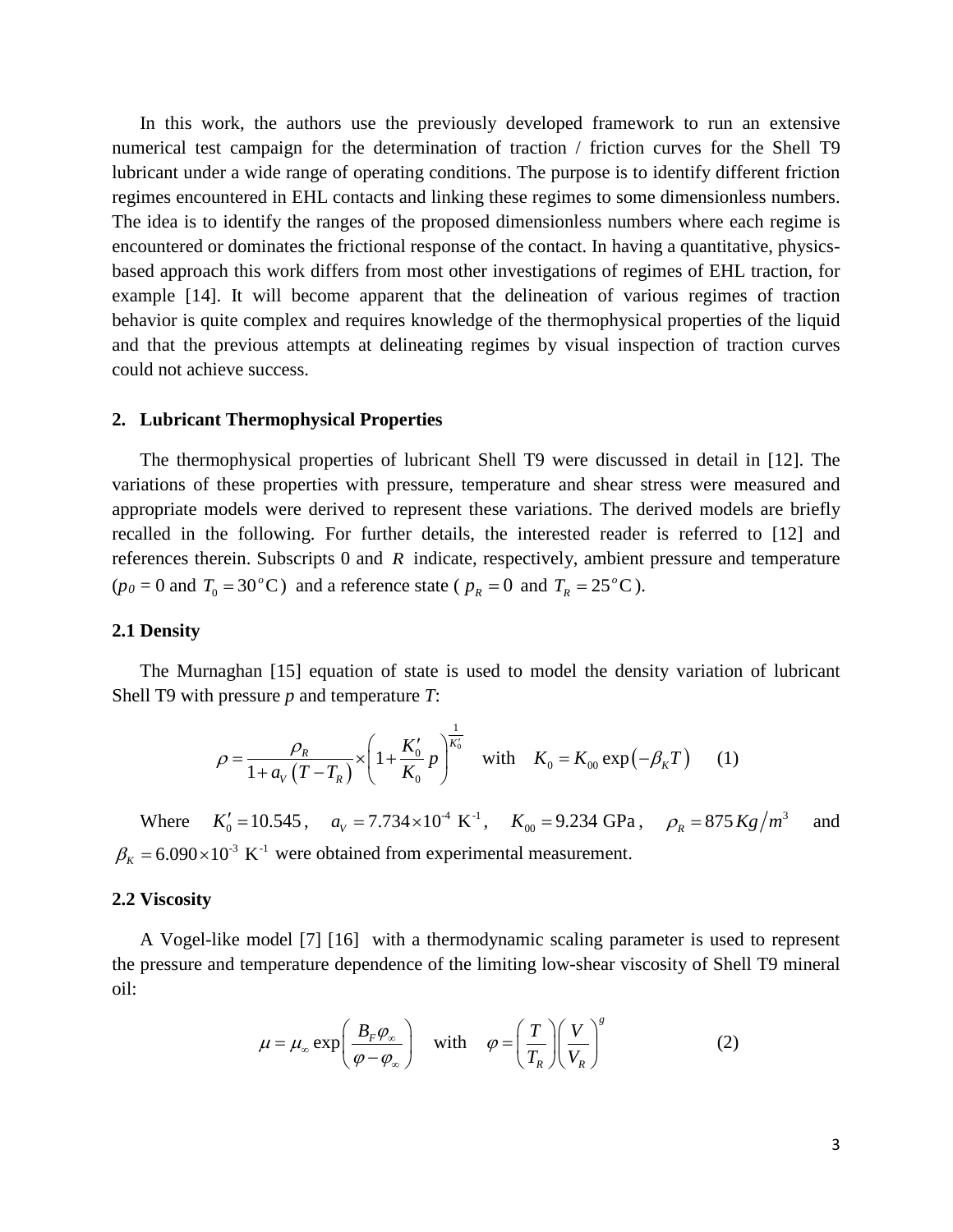Where  $g = 5.0348$ ,  $\varphi_{\infty} = 0.26844$ ,  $B_F = 12.898$ , and  $\mu_{\infty} = 1.489 \times 10^{-4}$  Pa s were obtained from experimental measurement. And from the Murnaghan equation of state:

$$
\frac{V}{V_R} = \frac{1 + a_V (T - T_R)}{\left(1 + \frac{K_0'}{K_0} p\right)^{1/K_0'}}
$$
(3)

As for the shear dependence of viscosity, the single-Newtonian modified Carreau-Yasuda equation [\[17\]](#page-23-3) is used to define the generalized viscosity  $\eta$  as a function of shear stress  $\tau$  as follows:

$$
\eta = \frac{\mu}{\left[1 + \left(\frac{\tau}{G}\right)^a\right]^{\frac{1}{a}}} \tag{4}
$$

Where  $G = 7.0$  MPa,  $a = 5$  and  $n = 0.35$  were obtained from experimental measurements. Finally, Shell T9 lubricant was shown to exhibit a limiting shear stress behavior under high shear rates. The limiting value of the shear stress  $\tau_L$  was shown to depend on pressure according to:

$$
\tau_L = \Lambda \ p \tag{5}
$$

Where the limiting stress-pressure coefficient  $\Lambda = 0.083$ . This value was deduced from EHL traction experiments carried out under isothermal operating conditions.

#### **2.3 Thermal Conductivity**

The thermal conductivity *k* of Shell T9 was also obtained from experimental transient hotwire measurements [\[12\]](#page-22-11) and its variation with temperature and pressure was represented by the following equation:

$$
k = B_k + C_k \kappa^{-s} \quad \text{with} \quad \kappa = \left(\frac{V}{V_R}\right) \left[1 + A\left(\frac{T}{T_R}\right) \left(\frac{V}{V_R}\right)^3\right] \quad (6)
$$

Where  $A = -0.101$ ,  $B_k = 0.053 \text{ W/m} \cdot \text{K}$ ,  $C_k = 0.026 \text{ W/m} \cdot \text{K}$  and  $s = 7.6$  were obtained from experimental measurements. The term  $V/V_R$  is obtained from equation (3).

#### **2.4 Volumetric Heat Capacity**

Finally, the volumetric heat capacity  $C = \rho c$  of Shell T9 was measured [\[12\]](#page-22-11) and its pressuretemperature dependence was represented by the following model: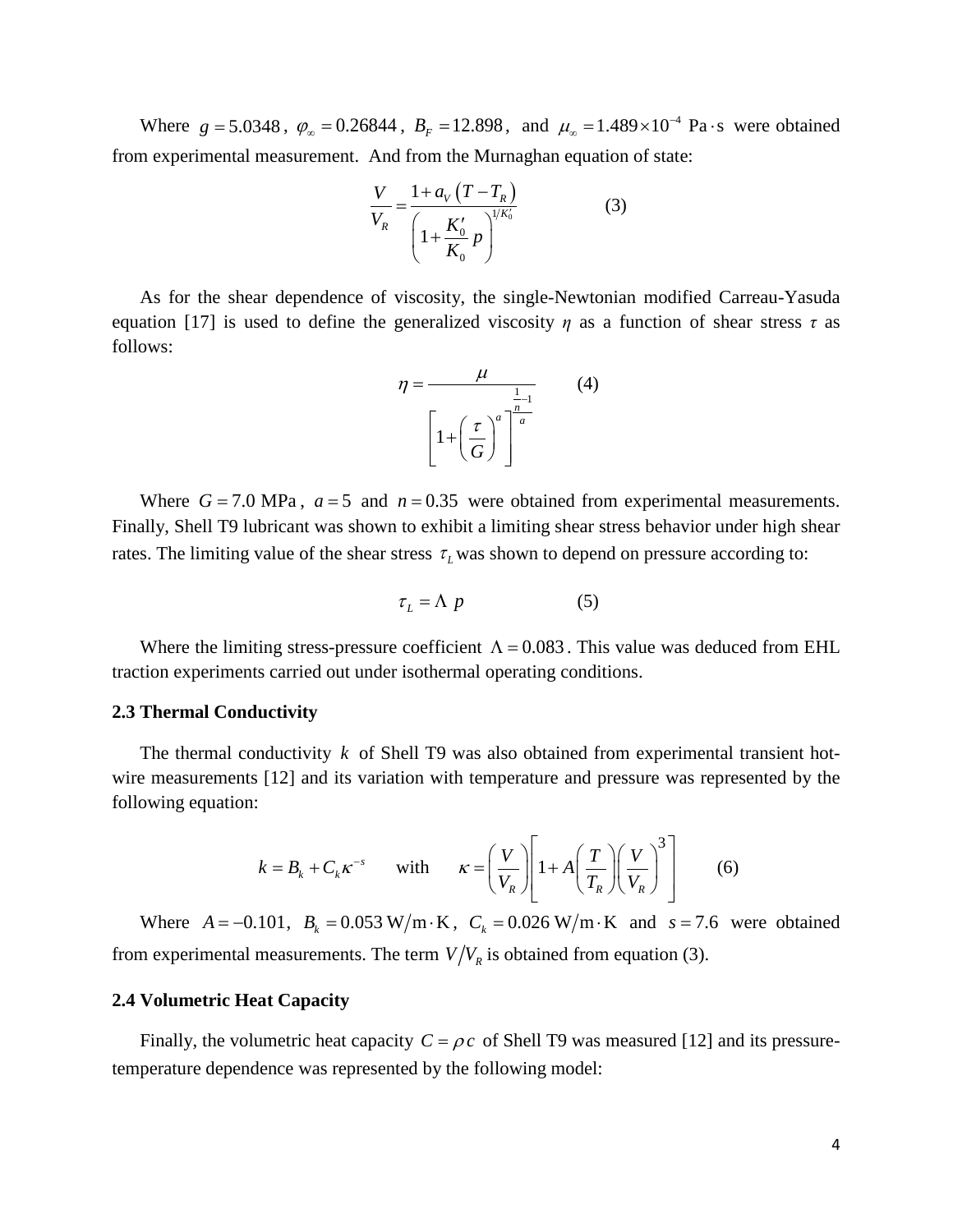$$
C = C + m\chi \qquad \text{with} \qquad \chi = \left(\frac{T}{T_R}\right) \left(\frac{V}{V_R}\right)^{-4} \tag{7}
$$

Where  $C' = 1.17 \times 10^6$   $J/m^3 \cdot K$  and  $m = 0.39 \times 10^6$  J/m<sup>3</sup>  $\cdot$ K were obtained from experimental transient hot-wire measurements. Again, the term  $V/V<sub>R</sub>$  is obtained from equation (3).

#### **3. Numerical Model Description**

A detailed description of the numerical model used in this work can be found in [\[11\]](#page-22-10) and [\[18\].](#page-23-4) In this section only a brief reminder of the main features of this model is provided. This model is based on a Full-System Finite Element resolution procedure. The generalized Reynolds, linear elasticity and load balance equations define the EHL part of the model. The Reynolds equation for a steady-state point contact between a ball and a flat plane lubricated with a generalized Newtonian lubricant under unidirectional surface velocities in the x-direction is given by Yang and Wen [\[19\]:](#page-23-5)

$$
\frac{\partial}{\partial x} \left[ \left( \frac{\rho}{\eta} \right)_e h^3 \frac{\partial p}{\partial x} \right] + \frac{\partial}{\partial y} \left[ \left( \frac{\rho}{\eta} \right)_e h^3 \frac{\partial p}{\partial y} \right] = 12 \frac{\partial}{\partial x} \left( \rho^* U_m h \right) \tag{8}
$$

|            | $U_m = \frac{u_p + u_s}{2}$                                                            | $\left(\frac{\rho}{\eta}\right)_e = 12 \left(\frac{\eta_e \rho'_e}{\eta'_e} - \rho''_e\right)$ |
|------------|----------------------------------------------------------------------------------------|------------------------------------------------------------------------------------------------|
| $\cdot$ e: | $\rho^* = \frac{\left[\rho'_e \eta_e \left(u_s - u_p\right) + \rho_e u_p\right]}{U_m}$ | $\rho_e = \frac{1}{h} \int_0^h \rho \, dz$                                                     |
|            | $\rho'_e = \frac{1}{h^2} \int_0^h \rho \int_0^z \frac{dz'}{\eta} dz$                   | $\rho''_e = \frac{1}{h^3} \int_0^h \rho \int_0^z \frac{z'dz'}{\eta} dz$                        |
|            | $\frac{1}{\eta_e} = \frac{1}{h} \int_0^h \frac{dz}{\eta}$                              | $\frac{1}{\eta'_e} = \frac{1}{h^2} \int_0^h \frac{z \, dz}{\eta}$                              |

 $\rm{Whe}$ 

Note that this equation accounts for the variations of both density and viscosity across the film thickness through the integral terms. In fact, the changes in density are due to temperature variations across the lubricant film whereas the changes in viscosity stem from both temperature and shear rate variations across the film. Moreover, both density and viscosity are allowed to vary with pressure and temperature throughout the lubricant film. Indices *p* and *s* correspond to the plane and the sphere respectively and  $\eta$  is the generalized Newtonian viscosity. The film thickness *h* in equation (8) is replaced by:

$$
h(x, y) = h_0 + \frac{x^2 + y^2}{2R} - \delta(x, y)
$$
 (9)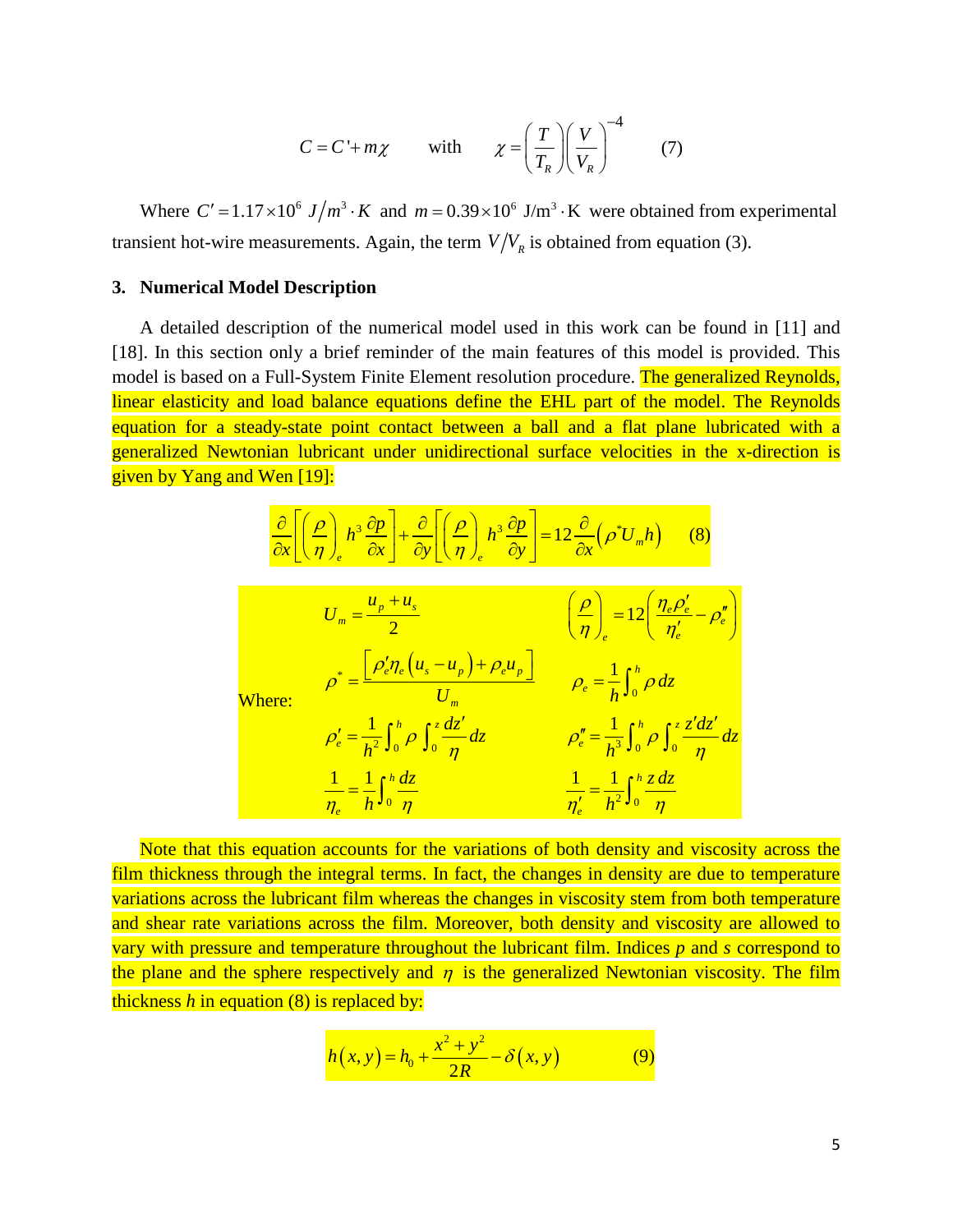Where *R* is the radius of the ball and  $\delta(x, y)$  corresponds to the normal elastic deformation of the solid surfaces at every point  $(x, y)$  of the two-dimensional contact area  $\Omega_c$ . It is obtained by solving the linear elasticity equations on a large *3D* solid body representing a half-space domain. To complete the EHL part, the load balance equation is used to monitor the value of the rigid body displacement  $h_0$  and ensure that the correct external load *F* is applied to the contact. This equation reads:

$$
\int_{\Omega_e} p \ d\Omega = F \qquad (10)
$$

As for the thermal part, the temperature distribution in the two solid bodies and the lubricant film is obtained by solving the *3D* energy equation. For the solid parts *p* and *s* this equation reads:

$$
\begin{cases}\n c_p \rho_p u_p \frac{\partial T}{\partial x} = k_p \left( \frac{\partial^2 T}{\partial x^2} + \frac{\partial^2 T}{\partial y^2} + \frac{\partial^2 T}{\partial z^2} \right) \\
c_s \rho_s u_s \frac{\partial T}{\partial x} = k_s \left( \frac{\partial^2 T}{\partial x^2} + \frac{\partial^2 T}{\partial y^2} + \frac{\partial^2 T}{\partial z^2} \right)\n\end{cases} (11)
$$

The geometrical domains of solids *p* and *s* are taken as infinite layers with a finite thickness sufficiently large to have zero temperature gradient away from the contact area. As for the lubricant film, the energy equation is given by:

$$
\rho c \left( u_f \frac{\partial T}{\partial x} + v_f \frac{\partial T}{\partial y} \right) = k \frac{\partial^2 T}{\partial z^2} - \frac{T}{\rho} \frac{\partial \rho}{\partial T} \left( u_f \frac{\partial p}{\partial x} + v_f \frac{\partial p}{\partial y} \right) + \eta \left[ \left( \frac{\partial u_f}{\partial z} \right)^2 + \left( \frac{\partial v_f}{\partial z} \right)^2 \right] \quad (12)
$$

Where the lubricant velocity field components  $u_f$  and  $v_f$  in the x and y directions respectively are given by:

$$
u_{f} = u_{p} + \frac{\partial p}{\partial x} \left[ \int_{0}^{z} \frac{z'dz'}{\eta} - \frac{\eta_{e}}{\eta'_{e}} h \int_{0}^{z} \frac{dz'}{\eta} \right] + \frac{\eta_{e} (u_{s} - u_{p})}{h} \int_{0}^{z} \frac{dz'}{\eta}
$$
  

$$
v_{f} = \frac{\partial p}{\partial y} \left[ \int_{0}^{z} \frac{z'dz'}{\eta} - \frac{\eta_{e}}{\eta'_{e}} h \int_{0}^{z} \frac{dz'}{\eta} \right]
$$
 (13)

Equations (8-13) completely define the thermal EHL problem. These equations are solved using the usual EHL boundary conditions. That is, for the generalized Reynolds equation zero pressure is assumed on the boundary of the contact area  $Ω<sub>c</sub>$  and the free boundary problem arising at the exit of the contact is handled by applying the penalty method [\[20\].](#page-23-6) As for the linear elasticity part, the pressure distribution obtained from Reynolds equation is used as a normal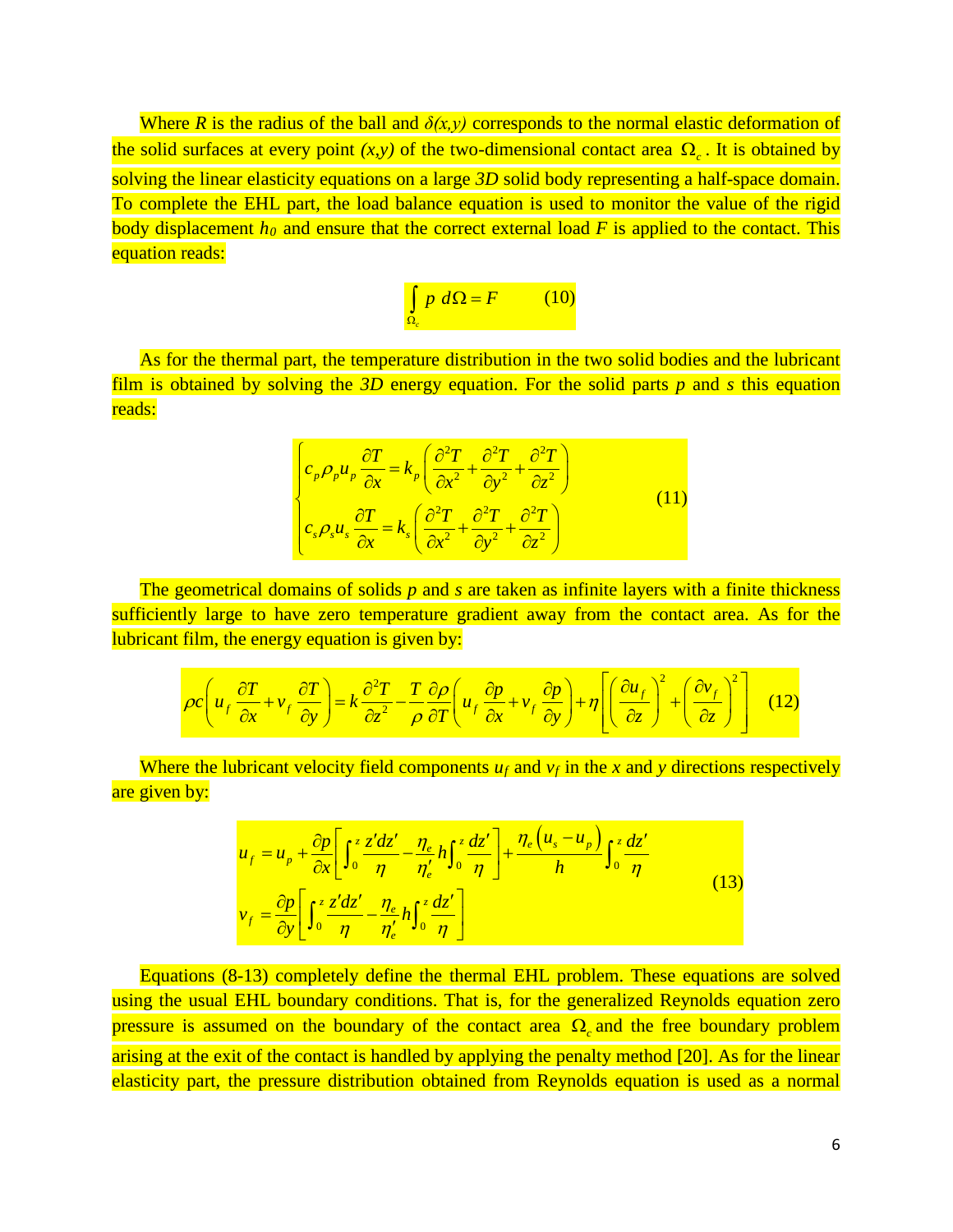pressure load boundary condition on the contact surface  $\Omega_{c}$ . Finally, for the thermal part, an ambient temperature  $T_0$  boundary condition is applied at the inlet of the solid bodies and the lubricant film and a continuity boundary condition is applied at the two lubricant-solid interfaces. All equations discretized using a finite element approximation and solved in dimensionless form. Non-structured meshing is used throughout the different parts of the problem. For the hydrodynamic part (generalized Reynolds equation), fifth order Lagrange triangular elements (2D) are employed whereas for the elastic part Lagrange second order tetrahedral elements (3D) are used. Using higher order elements for the hydrodynamic problem, as an alternative to refining the mesh, allows having a good precision for its solution without inducing any unnecessary increase in the number of degrees of freedom in the three-dimensional elastic problem. For the thermal part, Lagrange second order tetrahedral elements are also employed. The meshing of all geometric components is tailored towards the nature of the EHL problem. That is, the mesh is always finer in the central area of the contact where additional precision is required owing to the sharper solution gradients that are encountered. For more details regarding the geometry and its meshing, the reader is referred to [\[18\].](#page-23-4)

The global numerical procedure consists in starting with an initial guess for pressure, film thickness and temperature. The generalized Reynolds, linear elasticity and load balance equations are solved simultaneously using a damped Newton resolution [\[21\].](#page-23-7) The resulting pressure and film thickness distributions are then used to solve the thermal problem defined by equations (11-13) which are also solved simultaneously. An iterative procedure is thus established between the respective solutions of the EHL and thermal problems. This iterative procedure is repeated until the pressure and temperature solutions are converged, that is until the maximum absolute difference between the pressure solutions and the maximum relative difference between the temperature solutions at two consecutive resolutions falls below  $10^{-3}$ . Throughout the iterative procedure, every time the shear stress  $\tau$  is evaluated (using viscosity data provided by a combination of the Carreau and Vogel-like models) it is either truncated to *τ* if it exceeds  $\tau_{L}$  or, otherwise, it is kept unchanged. Note that for highly loaded contacts, special stabilized finite element formulations are needed for the solution of the generalized Reynolds equation. Similar formulations are also needed for the solution of the energy equations in a convection-dominated regime. For more details about these stabilized formulations, the convergence criteria, the definition of the penalty term for the treatment of the free boundary problem and the numerical precision of this solution scheme the reader is referred to [\[18\].](#page-23-4)

It is noteworthy to mention that, in this model, the dependence of the transport properties of the lubricant on pressure, temperature and shear stress is fully incorporated as described by the thermophysical models of the previous section. The importance of including all these dependencies in any numerical model for an accurate prediction of friction has been thoroughly discussed in [\[12\]](#page-22-11) and [\[13\].](#page-22-12) In the current work, and in order to clearly reveal the different traction regimes encountered in EHL contacts, four different sets of numerical tests are run: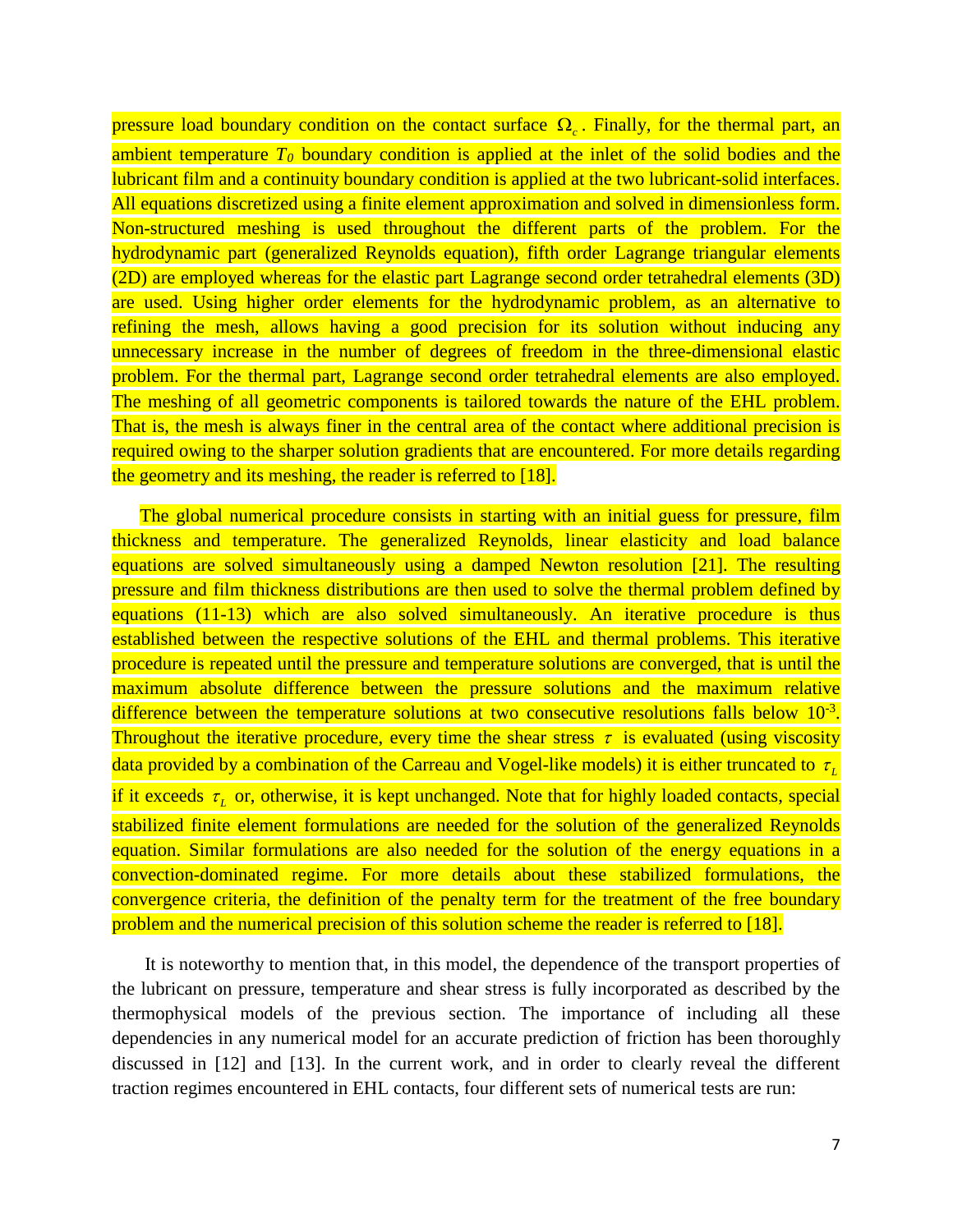- 1- **Full Potential:** the full potential of the numerical model is considered. That is, thermal dissipation inside the contact is taken into account along with the shear-thinning behavior of the lubricant as described by equation (4) and the Limiting Shear Stress (LSS) behavior as described by equation (5).
- 2- **Thermal Off:** thermal effects are switched off. That is, isothermal conditions are assumed.
- 3- **LSS Off:** the Limiting Shear Stress behavior of the lubricant is switched off. That is the shear stress inside the lubricant film is allowed to increase indefinitely.
- 4- **Shear-Thinning Off:** the shear-thinning behavior of the lubricant is switched off. In other words, the lubricant is assumed to have Newtonian behavior.

Note that for the last three, only one physical parameter is switched off while all the remainder remains included e.g. for the "Thermal Off" cases, thermal effects are turned off whereas shear-thinning and limiting shear stress effects are included. These four sets will help clearly identify when each physical parameter begins to affect friction, or even when it dominates the frictional behavior of the contact.

#### **4. Representative Dimensionless Numbers**

In this section, a set of well-known dimensionless numbers is recalled. In addition, new dimensionless numbers are developed to help predict the importance of limiting shear stress and roller compliance. All the dimensionless numbers discussed in this section shall be used later to quantitatively delineate traction regimes in EHL contacts.

#### **4.1 Weissenberg Number**

The Weissenberg number [\[22\]](#page-23-8) is a well-known dimensionless number in rheology. It is defined as  $Wi = \lambda \dot{\gamma}$ , where  $\lambda$  is a characteristic time parameter and  $\dot{\gamma}$  corresponds to shear rate. The value of the characteristic time  $\lambda$ , is  $\lambda = \mu/G \approx \mu M / \rho R T$ , where *M* is molecular weight,  $\mu$  is the low-shear viscosity,  $\rho$  is mass density and  $R_g$  is the universal gas constant. Therefore the Weissenberg number can also be written as:

$$
Wi = \frac{\tau}{G} \tag{14}
$$

Shear-thinning can be said to occur for a given liquid when the Weissenberg number becomes greater than unity. In this work, the Weissenberg number will be evaluated at the contact center.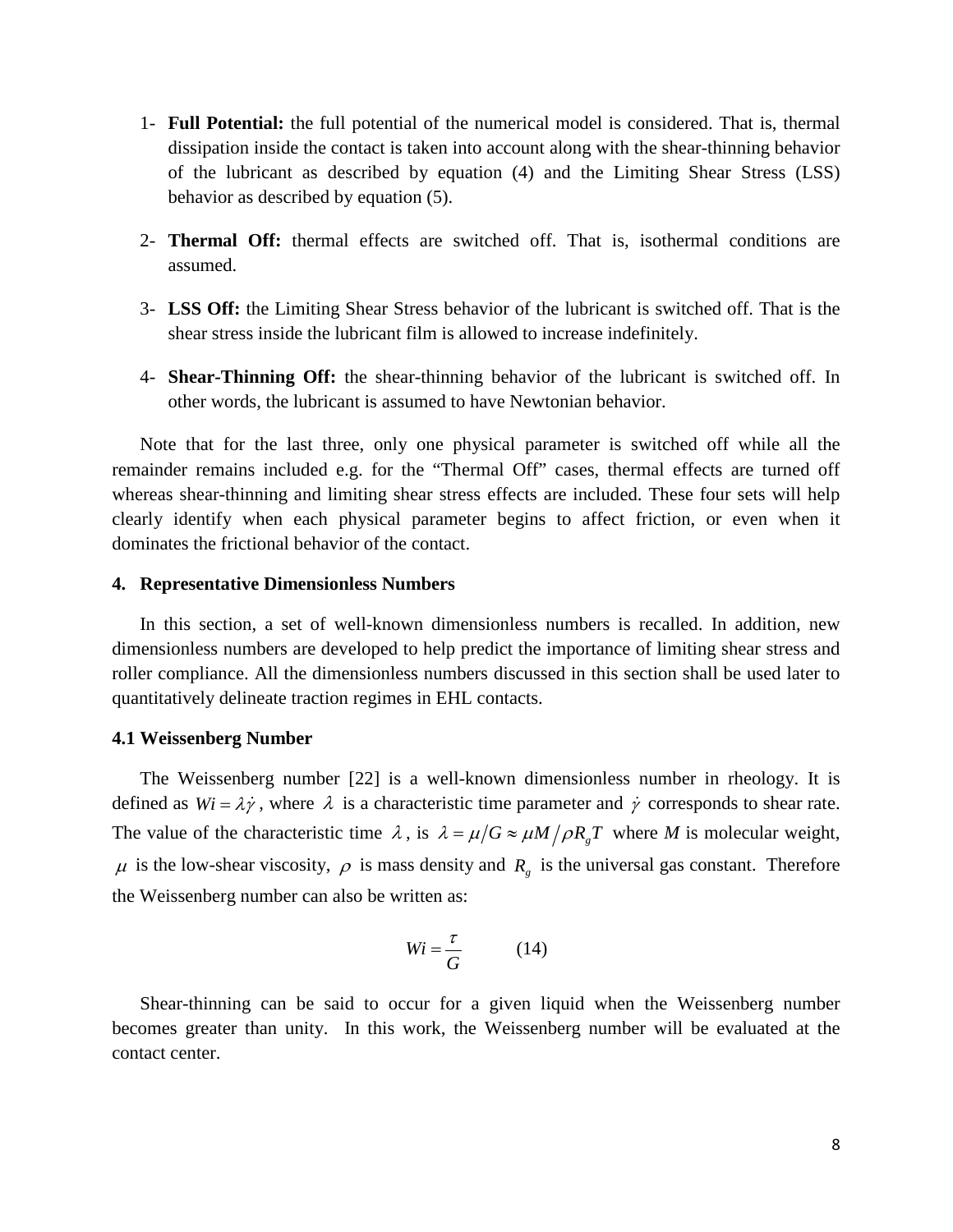#### **4.2 Nahme-Griffith Number**

The Nahme-Griffith number [\[23\]](#page-23-9) is another well-known dimensionless number in Rheology. It characterizes thermal feedback for a plane Couette flow of thickness *h*:

$$
Na = \frac{\beta \tau^2 h^2}{k\mu} = \frac{\beta \mu \dot{\gamma}^2 h^2}{k} = \frac{\beta \mu (V_1 - V_2)^2}{k}
$$
 (15)

where  $\beta = -\partial \ln \mu / \partial T$ ,  $V_1$  and  $V_2$  are the surface velocities of the contacting solids. For  $Na > 1$  the viscous dissipation affects the viscosity in a substantial way. In a viscometer, when  $Na/Wi^2 = h^2 G^2 \beta / \mu k > 1$  thermal softening will overwhelm the shear-dependence of viscosity; however if  $Na/Wi^2 < 1$ , it still cannot be said that thermal softening will not be important at any magnitude of shear. Note that this combined group,  $Na/Wi^2$ , does not depend on the film thickness or kinematics; it only depends on the liquid properties at the local temperature *T* and pressure *p*. In this work the Nahme-Griffith number will be evaluated at the contact center.

#### **4.3 Limiting-Shear-Stress Number**

A new dimensionless number is proposed here to allow the prediction of the onset and offset of Limiting-Shear-Stress. This number shall be called *Li* and is defined as follows:

$$
Li = \frac{\tau_u}{\tau_L} = \frac{\tau_u}{\Lambda p} \tag{16}
$$

Where  $\tau_u$  corresponds to the unbounded value of the shear stress  $\tau$ , that is the value of the shear stress that would be obtained when the LSS is switched off (no truncation). Therefore, *Li*  can be used to predict the onset and offset of limiting-shear-stress by simply comparing its value to unity. When  $Li > 1$ , it can be said that the limiting-shear-stress regime is reached and the greater the value of *Li* compared to unity, the greater the truncation in the value of the shear stress  $\tau$ . In this work *Li* will be evaluated at the contact center.

#### **4.4 Roller Compliance Number**

For very high contact pressure combined with low slide-to-roll ratio,  $\Sigma$ , the friction is linear with  $\Sigma$  and the friction is indistinguishable from the friction in dry, unlubricated contact [\[24\].](#page-23-10) The thin liquid film has become stiffer in shear than the overall elastic compliance of the rollers and the surface velocity difference far from the contact patch is dominated by the elastic creep of the rollers [\[25\].](#page-23-11) Under these conditions the friction coefficient is simply  $f = \sum (G_s/p_h)$ , where  $G<sub>s</sub>$  is the shear modulus of the roller material and  $p<sub>h</sub>$  is the maximum Hertz pressure. Define a roller elasticity number as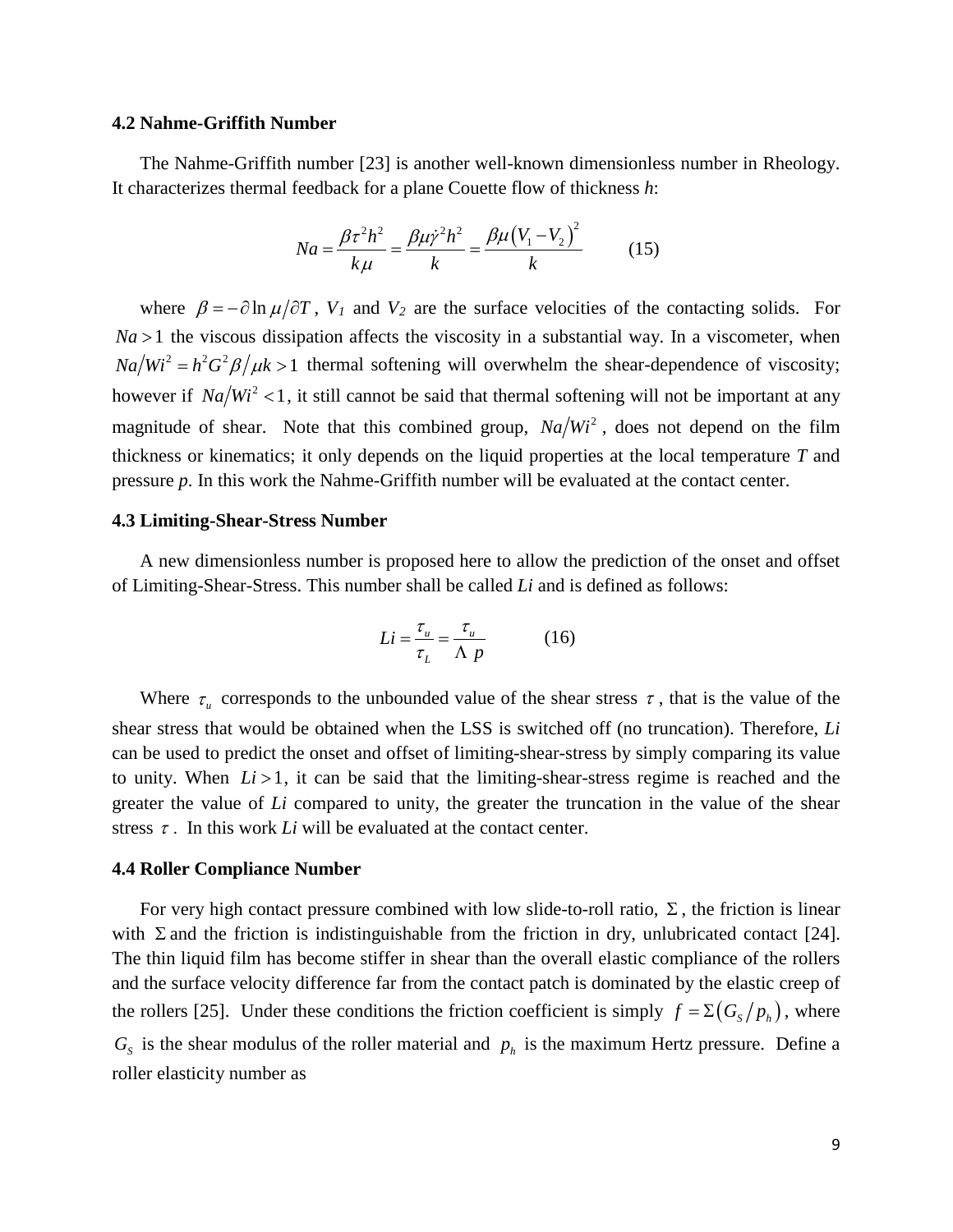$$
Er = \frac{p_h f}{\Sigma G_s} \tag{17}
$$

Large values of *Er* lead to the roller compliance contributing more to the velocity difference calculated from the rotational speeds of the rollers than does the liquid shear. For large *Er*, the friction calculation must include the roller elasticity component of the velocity difference.

#### **5. Results**

In this section, a series of numerical tests are run over a wide range of operating conditions. All tests correspond to steel-steel ball-on-plane circular contacts lubricated with Shell T9 lubricant. The ball radius is taken to be *R*=12.7mm. The lubricant transport properties are assumed to vary according to the models described in section 2. Three categories of loads are considered: Low, Moderate and High loads. In the Low load category, one loading condition is considered in which the external applied load is *F*=25N corresponding to a Hertzian pressure *ph*=0.74 GPa. In the Moderate load category, two external loads are considered 50N and 100N corresponding to Hertzian contact pressures of 0.93GPa and 1.17GPa respectively. And finally, for the High load category, only one loading condition is considered with *F*=200N corresponding to a Hertzian contact pressure  $p_h = 1.47$ GPa. For all considered loads, mean entrainment speeds  $U_m$  are varied in the range of 0.5 - 10.0 m/s with Slide-to Roll Ratios  $\Sigma$  ranging from 0 to 0.5. The operating conditions and solid material properties are summarized in Table 1 where the inlet reciprocal isoviscous pressure denotes the pressure-viscosity coefficient according to [\[8\].](#page-22-7)

| Property                                 | Value                                                       |
|------------------------------------------|-------------------------------------------------------------|
| Inlet temperature                        | $30^{\circ}$ C                                              |
| Inlet viscosity                          | 0.0135 Pa.s                                                 |
| Inlet reciprocal isoviscous pressure [8] | $20.25$ GPa <sup>-1</sup>                                   |
| Mean Entrainment Speed                   | $0.5 - 10$ m/s                                              |
| Slide-to-Roll Ratio                      | $0.0001 - 0.5$                                              |
| <b>External Applied Load</b>             | 25, 50, 100, 200N                                           |
| <b>Ball Radius</b>                       | $12.7 \text{ mm}$                                           |
| Steel Young's Modulus                    | $210$ GPa                                                   |
| <b>Steel Poisson Coefficient</b>         | 0.3                                                         |
| $\cdots$<br>$\blacksquare$               | $\bullet$ $\bullet$ $\bullet$ $\bullet$ $\bullet$ $\bullet$ |

Table 1: Operating conditions and solid material properties

Typical traction curves are shown in Figures 1, 2 and 3 for all three load categories low, moderate and high respectively. In each figure, two typical mean entrainment speeds *Um* are considered (moderate and high) and traction curves are shown for all four types of numerical tests: "Full Potential", "Thermal Off", "LSS Off" and "Shear-Thinning Off". Note that the "Full Potential" results correspond to the realistic traction curves that were validated against experiments in a previous work [\[12\].](#page-22-11)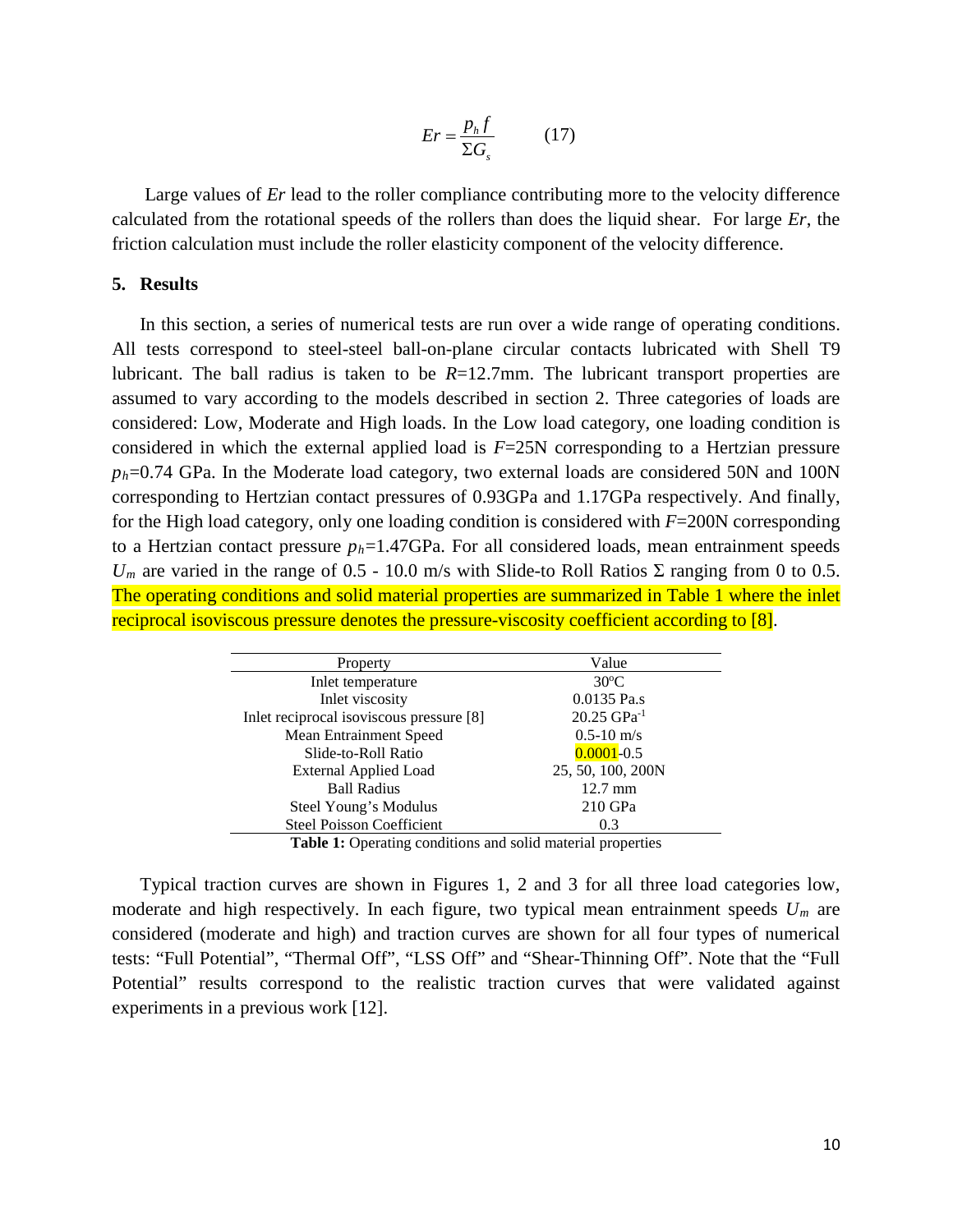

**Figure 1:** Traction curves under low load conditions (*F*=25N, *ph*=0.74GPa and Left:*Um*=0.65m/s, Right: *Um*=2.5m/s)



**Figure 2:** Traction curves under moderate load conditions (Up: *F*=50N, *ph*=0.93GPa, Down: *F*=100N, *ph*=1.17GPa, and Left: *Um*=1.0m/s, Right: *Um*=4.0m/s)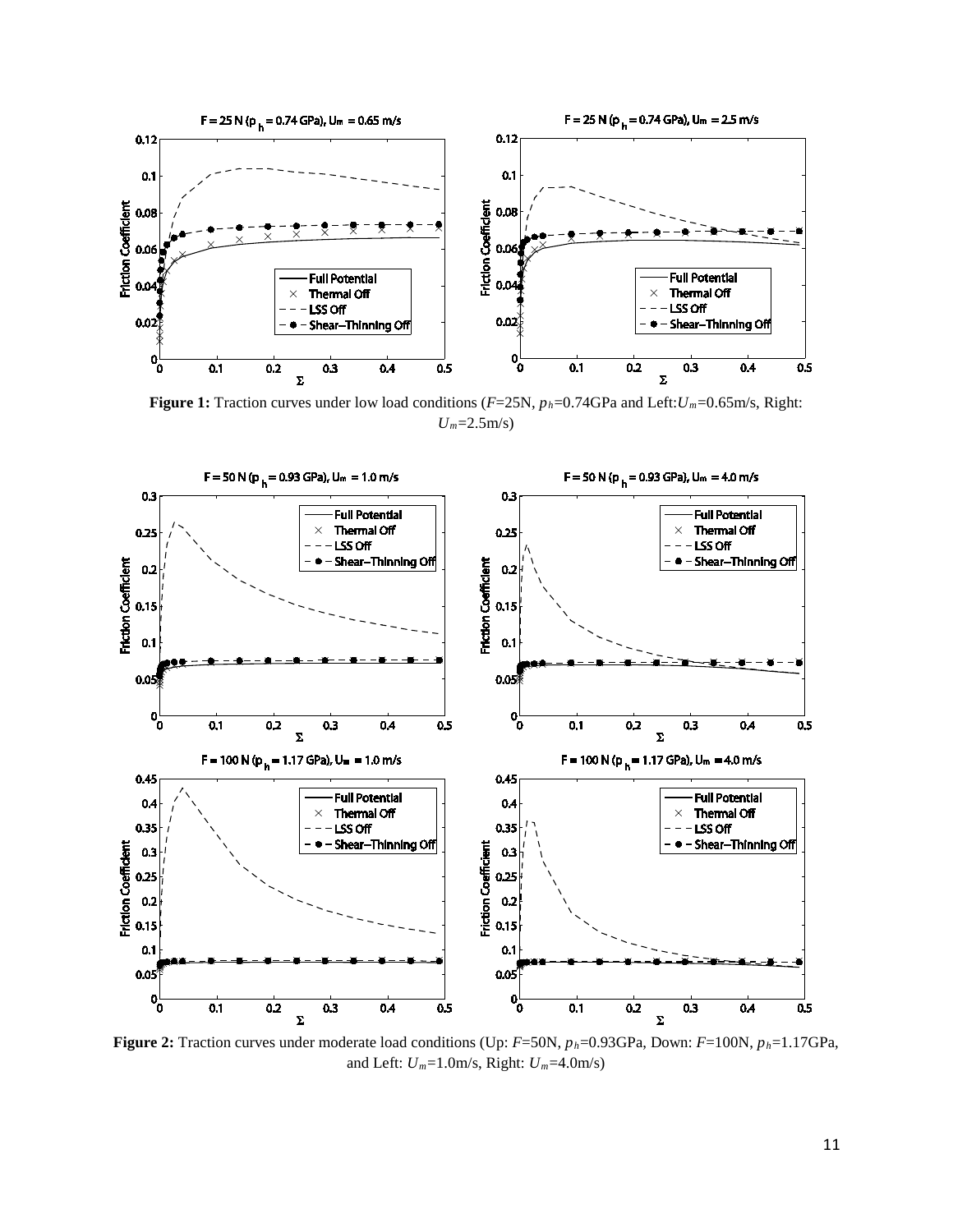It is clear from Figures 1, 2 and 3 that Limiting-Shear-Stress is the most important factor to include in traction calculations at moderate to high loads. When not considered (LSS Off), traction predictions become less and less realistic with increasing loads. This is only true when considering sufficiently high loads and speeds such that the Limiting-Shear-Stress is actually reached inside the lubricant film. However, if operating conditions are such that Limiting-Shear-Stress is not actually reached, the latter will be of no importance for friction prediction as can be seen in Figure 4 which shows traction curves for a very low load and a relatively low mean entrainment speed. It is clear that under such regime, ignoring the Limiting-Shear-Stress has no effect and the "Full Potential" and "LSS Off" traction curves fully overlap. Clearly, thermal effects have also little importance under such conditions; however, it is shear-thinning that dominates the frictional behavior of the contact and failing to consider it would lead to totally erroneous predictions.

It can also be noted from Figures 1, 2 and 3 that under sufficiently high loads, in the high  $\Sigma$ regime, traction behavior is dominated by thermal and sometimes shear-thinning effects. These can even overwhelm Limiting-Shear-Stress effects and it can be seen that even when limiting stress is not considered, friction predictions can be accurate at high sliding provided that thermal and shear-thinning effects are considered. As a matter of fact, the "LSS Off" and "Full Potential" curves overlap for the high mean entrainment speed cases at high  $\Sigma$ .



*Um*=4.0m/s)

Hence, one can say that when LSS is reached it dominates the frictional response of the contact until combined thermal and shear-thinning effects become more important (at high  $\Sigma$ ). And under moderate  $\Sigma$ , both shear-thinning and thermal effects have little importance. However, for low loads (See Figure 1), even when LSS is reached shear-thinning can be said to still have a significant impact on the frictional response of EHL contacts. Since LSS is normally reached first in the central area of the contact, this indicates that it is the shear-thinning occurring in the peripheral area of the contact that is acting on reducing friction.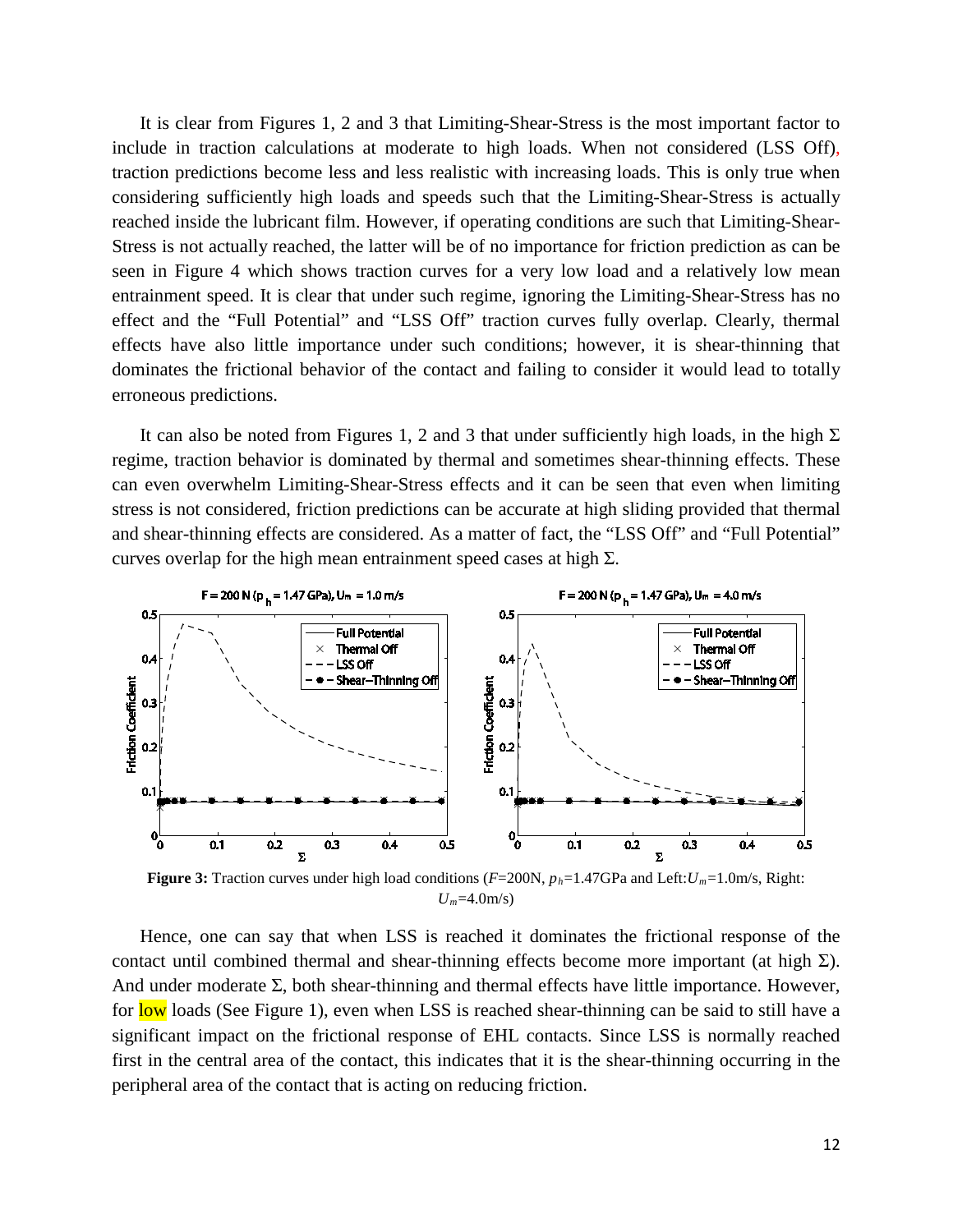

**Figure 4:** Traction curves under very low loading and low speed conditions (*F*=5N, *ph*=0.43GPa and *Um*=0.5m/s)

To summarize and clarify all observations made so far in this section the reader is referred to the flow chart of Figure 5 which highlights the main features and regimes encountered in EHL traction curves.



**Figure 5:** Flow chart of dominant parameters in frictional response of EHL contacts

Note that for all loading and speed conditions; the first part of any traction curve is linear with Σ, indicating Newtonian response of the lubricant at very low Σ and low pressure and indicating roller elastic compliance for very high pressure. The elastic compliance of the rollers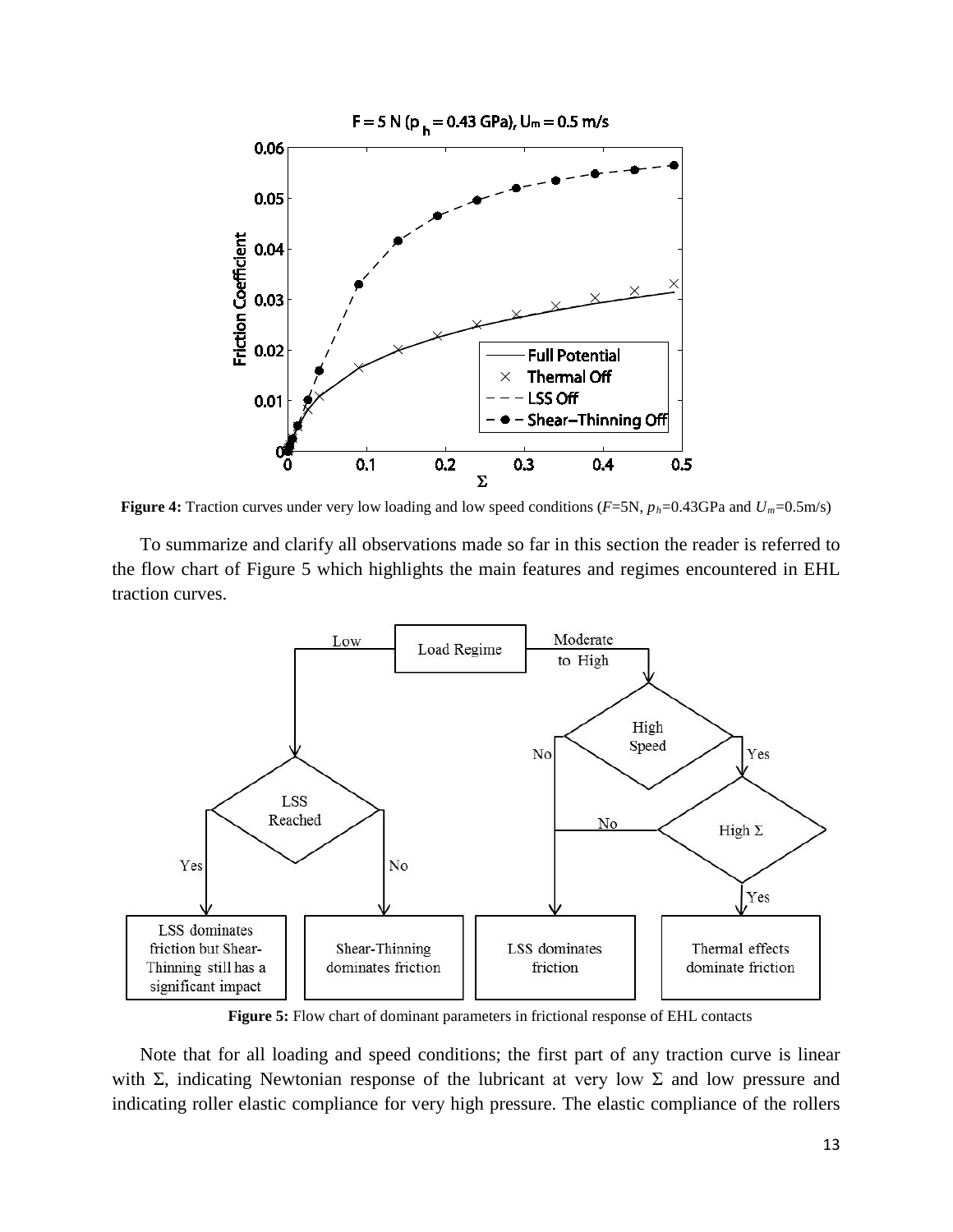is neglected in the simulations. The effect of roller compliance can be observed by comparing dry and lubricated traction at small Σ. Elastic response of the liquid may be neglected since the film is thin and the shear modulus of the liquid is of the order of GPa.

## **6. Traction Regimes**

It must be made clear that it is impossible to fully identify discrete regimes on the basis of the visual inspection of a traction curve and many misleading conclusions have been drawn from this technique in the past. Based on the traction results discussed so far, it is clear that four different traction regimes might be encountered in any traction curve based on the operating conditions. These regimes are:

- 1- **Linear Regime:** Friction varies linearly against  $\Sigma$  indicating that the frictional response of the contact is governed by the Newtonian viscous behavior of the lubricant.
- 2- **Non-Linear Viscous Regime:** Friction departs from linear behavior indicating that shear-thinning and/or thermal dissipation and/or limiting shear stress behavior of the lubricant are affecting the frictional response of the contact.
- 3- **Plateau Regime:** Friction reaches an asymptotic value and shows little variation indicating that the frictional response of the contact is governed by the limiting-shearstress behavior of the lubricant.
- 4- **Thermoviscous Regime:** Friction decreases with increasing sliding speeds, indicating that both thermal dissipation and shear-thinning effects are governing the frictional response of the contact and overwhelming all other effects including LSS.

In addition, one could have also defined a second linear regime at high pressure and very low  $\Sigma$  which supersedes the Newtonian viscous one. In this regime, the frictional response of the contact is governed by the elastic properties of the contacting solids rather than the lubricant rheological behavior (See Appendix for more details). Note that all regimes are not necessarily encountered together in any traction curve. Depending on the operating conditions, one might be able to identify one, two or three different traction regimes only in a single traction curve. Identification of the different traction regimes encountered in EHL contacts has nothing new in itself and these regimes are more or less commonly accepted by the scientific community. However, what lacks in the literature is a quantitative identification of these regimes. That is, a quantitative link between these regimes and the different dimensionless numbers defined in section 4. It would be of significant importance to identify clear ranges of these dimensionless numbers where each regime is encountered. Next, the authors attempt to fill this gap for the four different traction regimes discussed in this section.

**Remark:** In the following, all dimensionless numbers are evaluated at the center of the contact in the mid-plane of the lubricant film using actual values of temperature, pressure, viscosity, shear stress, etc. obtained from the numerical solution.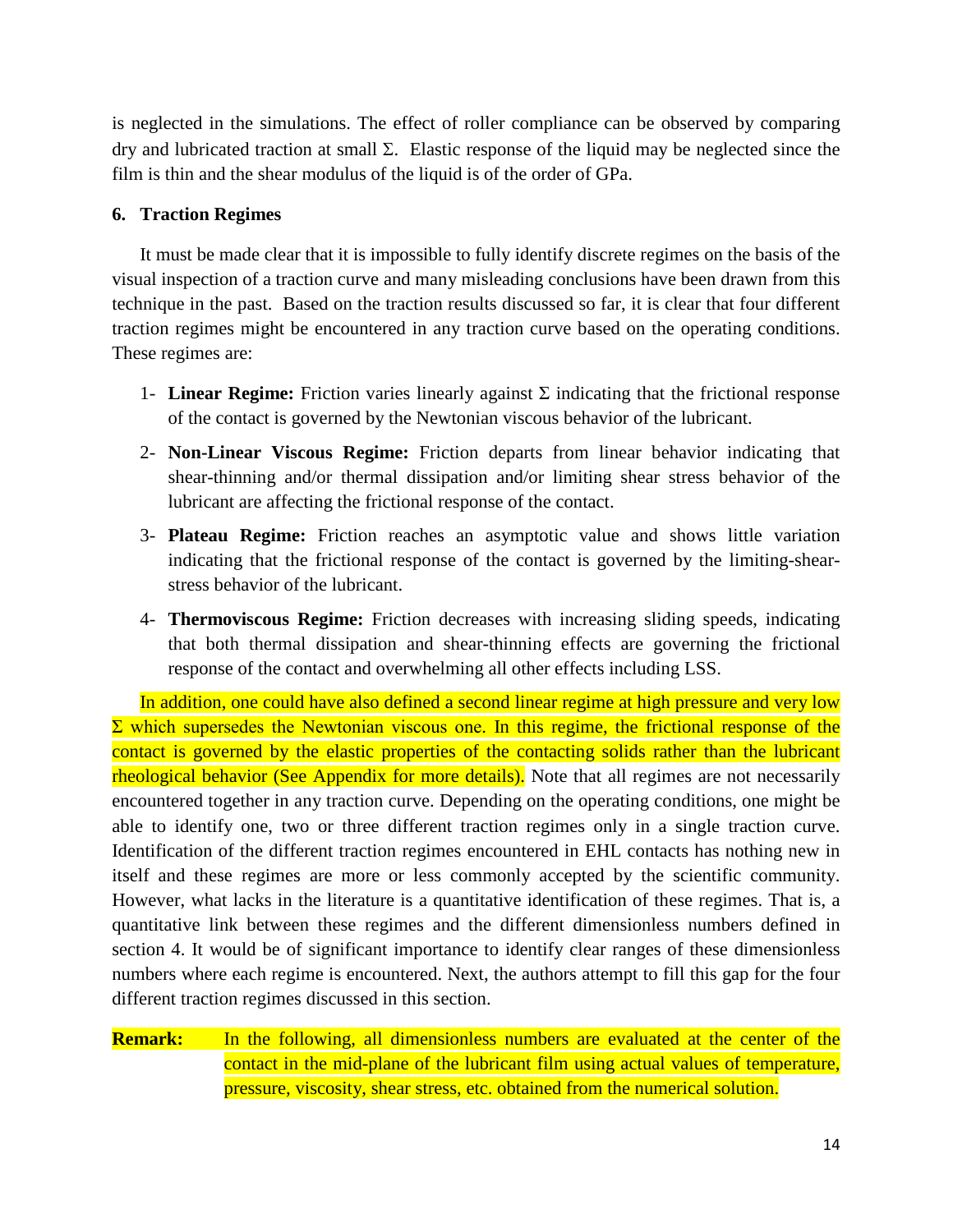#### **6.1 Linear Regime**

In section 4, the Weissenberg number *Wi* was recalled. When this number exceeds unity, shear-thinning is occurring within a given fluid. Therefore, while this number is less than unity a linear friction response should be expected within an EHL contact. Thus the condition for occurrence of the linear regime is:



**Figure 6:** Delimitation of the linear traction regime using the Weissenberg dimensionless number

To verify this condition, Figure 6 shows the traction curves for the 5N loading case for two different mean entrainment speeds (0.35 and 0.65 m/s). It is clear that when  $Wi < 1$ , the "Shear-Thinning-Off" curve coincides with the "Full-Potential" one, indicating that shear-thinning effects are non-existent. Besides, the traction curves are linear against  $\Sigma$  under these conditions. In the interest of completeness, it must be mentioned that at high pressure and very low slide-toroll ratio there is another linear regime which will be briefly discussed in a following section.

#### **6.2 Non-Linear Viscous Regime**

It is clear from the previous section that shear-thinning and thus the Non-Linear traction regime starts when  $Wi > 1$ . Thus, shear-thinning is expected to dominate the frictional response of the contact until limiting-shear-stress is reached, that is until  $Li = 1$ . This being said, the condition for occurrence of the Non-Linear Viscous regime reads:

Non-Linear Viscous Regime: 
$$
Wi > 1
$$
 &  $Li < 1$  (19)

This condition might not be sufficiently general at this point as will be detailed in section 6.4.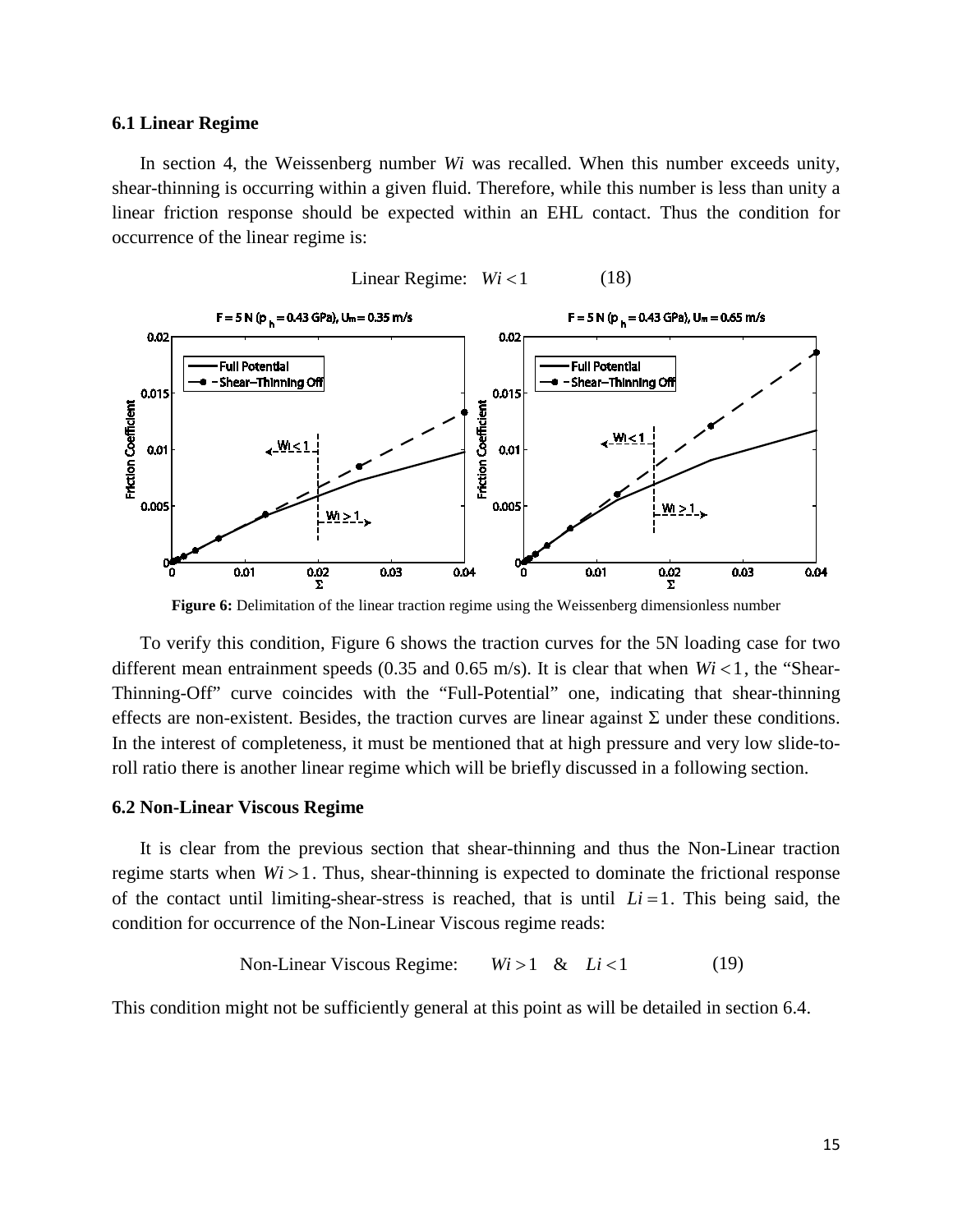

**Figure 7:** Delimitation of the non-linear viscous traction regime using the Weissenberg and Limiting-Shear-Stress dimensionless numbers

Figure 7 shows the traction curves for the 25N loading case for two different mean entrainment speeds (0.35 and 1.0 m/s). For the sake of simplicity, the "Thermal Off" curve has been removed as it perfectly coincides with the "Full Potential" one under these conditions. Note that for  $Li > 1$ , the "LSS Off" curve deviates from the "Full Potential" one indicating that limiting-shear-stress has been reached and started affecting the frictional response of the contact. It is important to note that  $Wi > 1$  for all values of  $\Sigma$ , and these curves do not show any linear response even at the smallest  $\Sigma$  considered here ( $\Sigma = 10^{-4}$ ). And until limiting-shear-stress is reached  $(Li=1)$  it can be said that shear-thinning effects dominate the frictional response of the contact. Failing to consider these leads to an inaccurate estimation of friction. More importantly, note that, contrarily to what is commonly believed, the limiting-shear-stress and the friction plateau are not necessarily reached simultaneously. The plateau starts for  $Li \gg 1$ , and even when it starts, shear-thinning still affects the frictional response of the contact. Since limiting-shearstress is first reached in the central area of the contact, this indicates that shear-thinning occurring in the peripheral area of the contact still affects its frictional response. This explains the gap between the "Shear-Thinning Off" and "Full Potential" traction curves even after the friction plateau is reached.

#### **6.3 Plateau regime**

It is clear from the previous section that the Plateau regime, characterized by a friction plateau, is reached for *Li* >>1. From the numerical experiments of the current work, it is found that a value of  $Li = 2$  is suitable to define the onset of the Plateau regime. The latter persists until thermal and shear-thinning effects dominate the frictional response of the contact and overwhelm limiting-shear stress effects. In fact, Figure 8 (Right) suggests that at high sliding speeds, the plateau disappears and friction begins to decrease. It is widely believed in the tribological community that this is due to the dominance of thermal effects on friction. It is true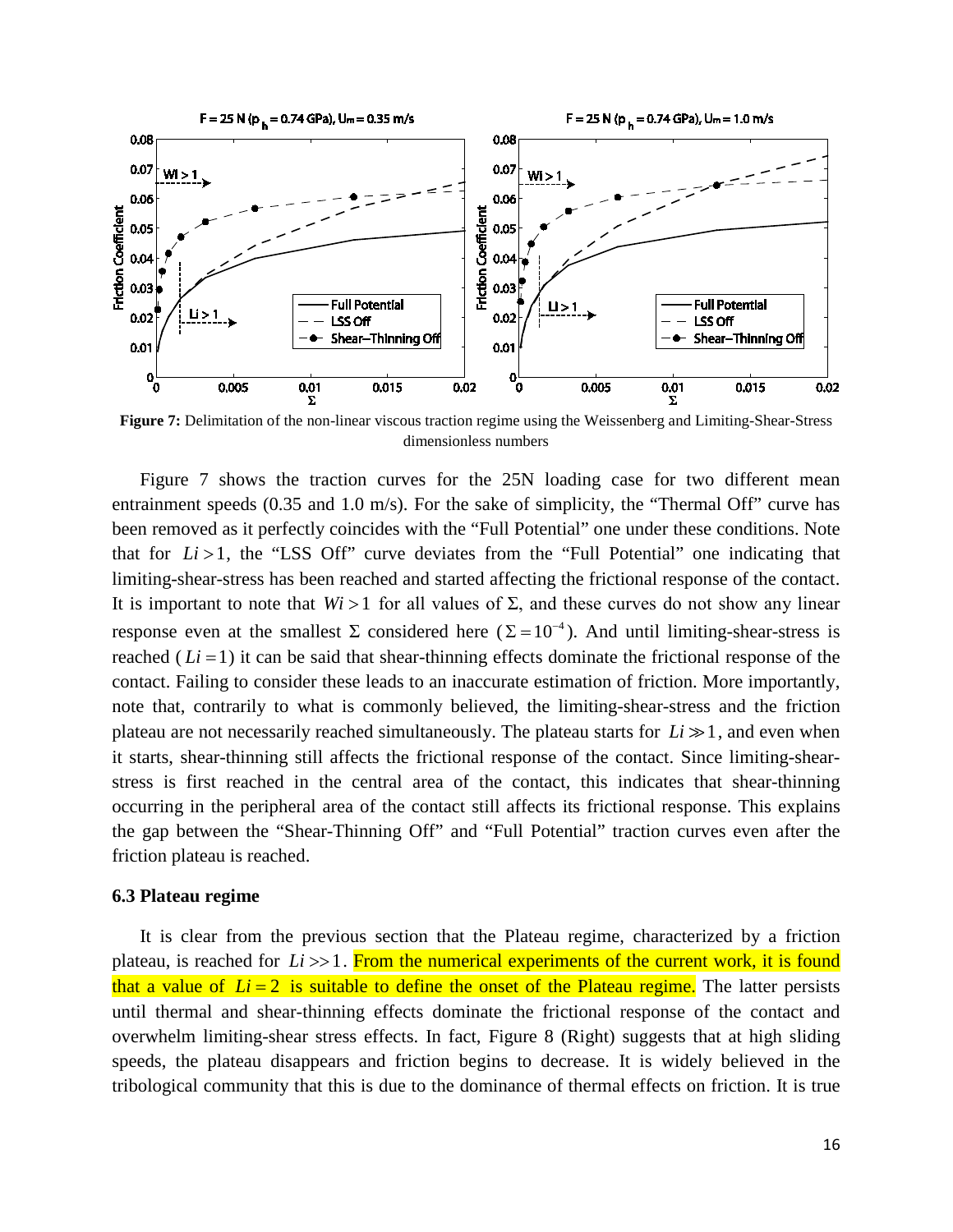that the negative slope observed in traction curves at high  $\Sigma$  can be attributed to thermal effects as isothermal traction curves never reveal such a trend. However, examining Figure 8 (Right) closely suggests that the extent of decrease in the friction coefficient cannot be simply attributed to thermal effects, but also to shear-thinning. In fact, both the "Shear-Thinning Off" and "Thermal Off" curves deviate from the "Full Potential" one at high sliding speeds suggesting that both shear-thinning and thermal effects are affecting the frictional response of the contact. This being said, the Plateau regime should be delimited on the left side using the Limiting-Shear-Stress dimensionless number *Li*, and on the right side by the disappearance of the friction plateau highlighted by a decrease in friction. The latter is expected to be observed when both shearthinning and thermal dissipation overwhelm limiting-shear-stress, in other words, when  $Na \times Wi$ becomes much greater than *Li*. Consider a new dimensionless number *Ti* that can be used as a thermoviscous regime indicator and defined as:

$$
Ti = \frac{Na \times Wi}{Li} \tag{20}
$$

Therefore, the condition for occurrence of the Plateau regime can be defined as a function of *Li* and *Ti* as follows:



Plateau Regime:  $Li > 2$  &  $Ti < 100$  (21)

**Figure 8:** Delimitation of the limiting traction regime using the Nahme-Griffith and Limiting-Shear-Stress dimensionless numbers

The condition established in equation (21) for delimiting the Plateau traction regime is confirmed by observing Figure 8. The latter suggests that for both cases considered (25N – 1.25m/s and 50N – 4.0m/s), the friction plateau is delimited from the left side by *Li* = 2 and from the right side by  $Ti = 100$ . Note that for the 25N case (Figure 8, left) the entire traction curves fall within the range  $Ti < 100$ , this is why no decrease in friction is observed at high sliding speeds.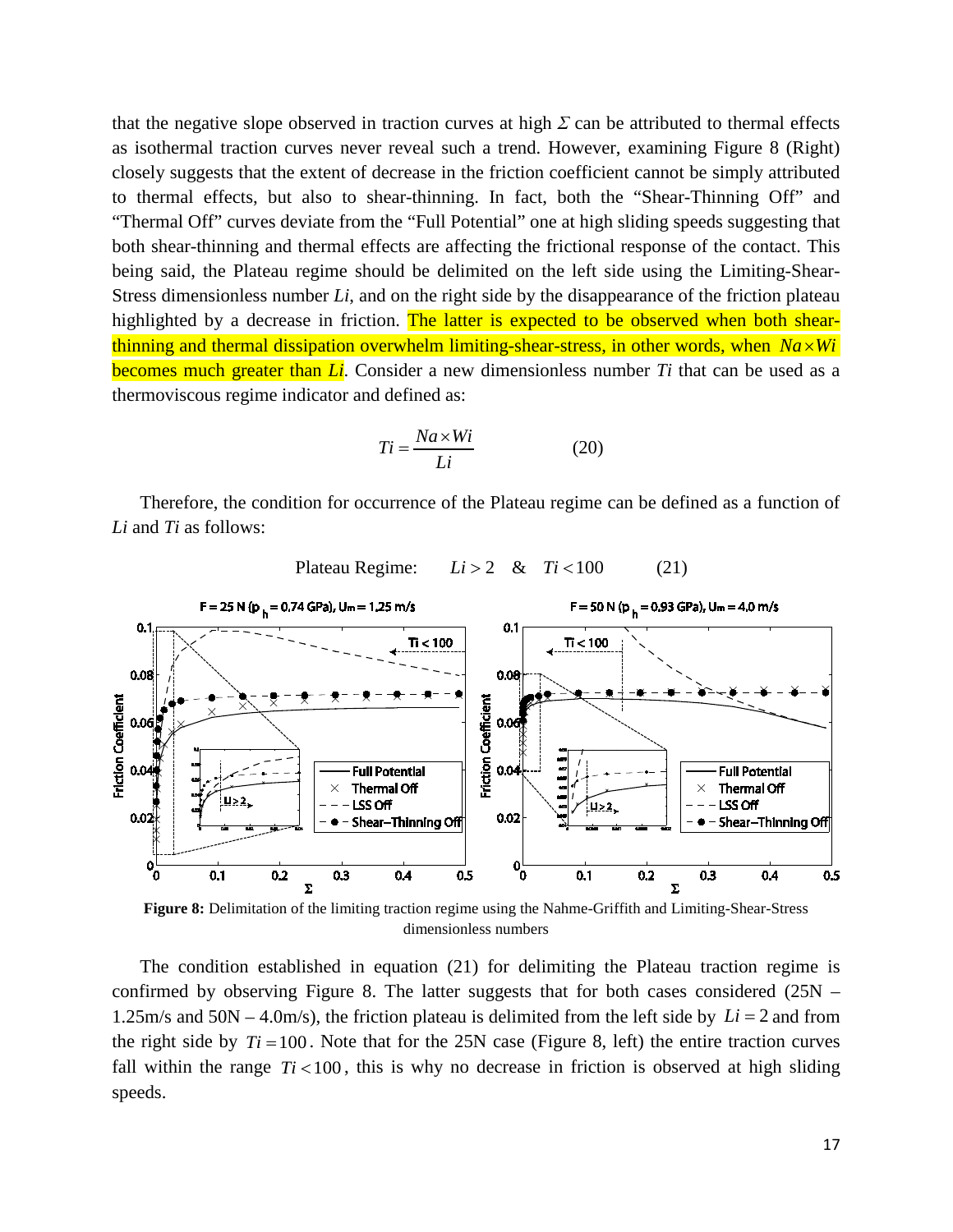#### **6.4 Thermoviscous Regime**

Finally, the thermoviscous traction regime, characterized by a decrease in friction at high sliding speeds can be delimited by simply using the newly proposed dimensionless number *Ti* and the condition for occurrence of this regime can be written as:



**Figure 9:** Delimitation of the thermoviscous traction regime using the dimensionless number *Ti*

Figure 9 clearly confirms the condition defined in equation (22) for delimiting the thermoviscous traction regime. In fact, it is clear for all three considered loads (50, 100 and 200N) that friction starts decreasing whenever *Ti* exceeds 100. Also note that at very high sliding speeds, the "LSS Off" and "Full Potential" curves overlap indicating that shear-thinning and thermal effects completely dominate the frictional response of the contact overwhelming limiting-shear-stress effects which vanish. In fact, thermal dissipation and shear-thinning both act on decreasing viscosity at high sliding speeds to an extent that the limiting-shear-stress behavior of the lubricant is no longer reached. This being said, *Li* would be less than unity and equation (19) would have to be updated to:

Non-Linear Viscous Regime:  $Wi > 1$  &  $Li < 1$  &  $Ti < 100$  (23)

#### **7. Conclusion**

This paper identifies the different friction regimes encountered in elastohydrodynamic lubricated point contacts using a quantitative, physics-based approach. The idea is to link different traction regimes to dimensionless numbers and identify ranges of those numbers where a given regime is encountered or dominates the friction response of the contact. For this, a set of well-known dimensionless numbers is used in combination with a set of newly developed ones. A numerical investigation of traction in point contacts lubricated with a typical mineral oil is employed. The measured thermo-physical properties of the oil are used without any modification to force agreement with experiments. The authors propose four friction regimes:

**1- Linear Regime:** Friction varies linearly against *Σ* indicating that the frictional response of the contact is governed by the Newtonian viscous behavior of the lubricant.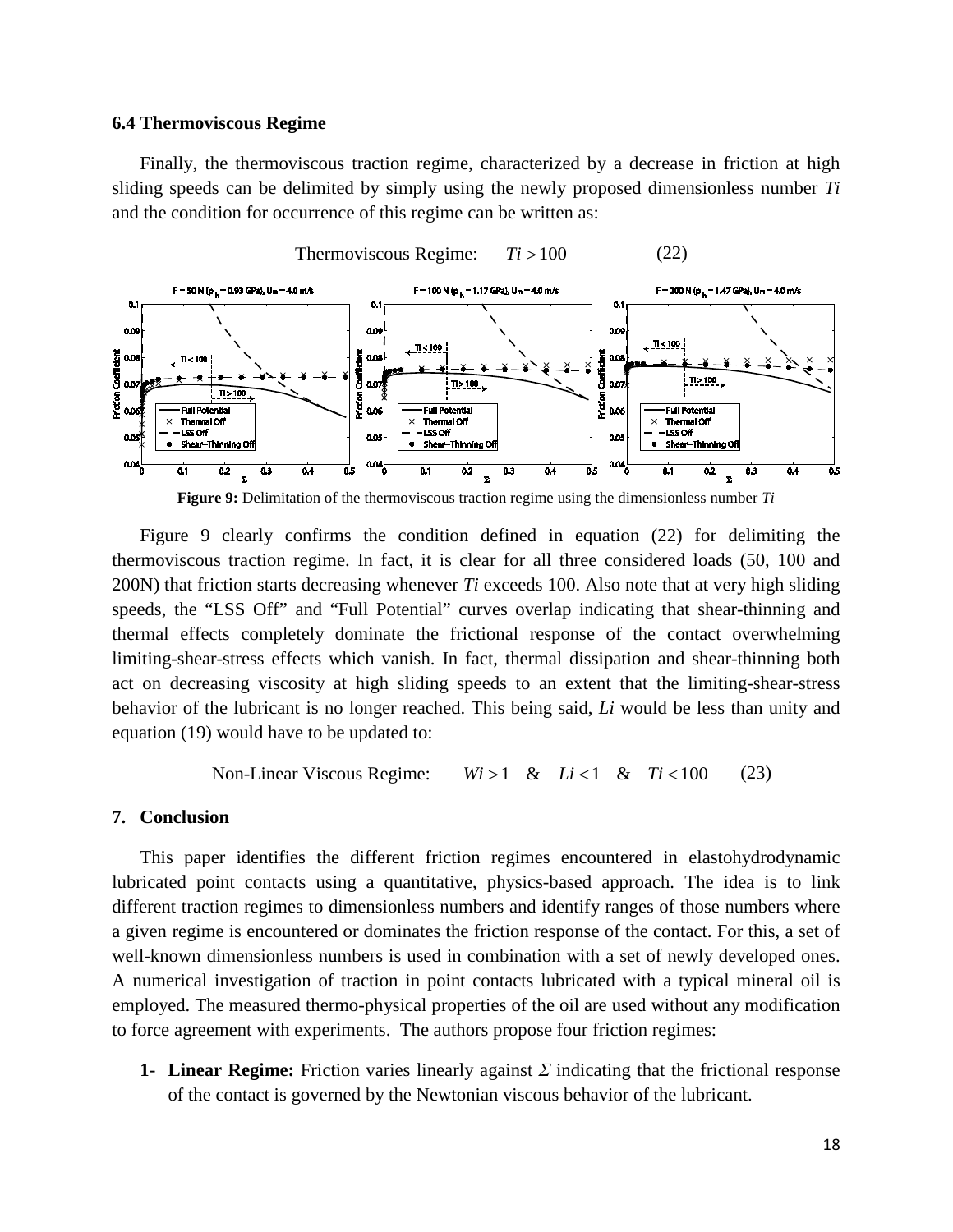- **2- Non-Linear Viscous Regime:** Friction departs from linear behavior indicating that shear-thinning and/or thermal dissipation and/or limiting shear stress behavior of the lubricant are affecting the frictional response of the contact.
- **3- Plateau Regime:** Friction reaches an asymptotic value and shows little variation indicating that the frictional response of the contact is governed by the limiting-shearstress behavior of the lubricant.
- **4- Thermoviscous Regime:** Friction decreases with increasing sliding speeds, indicating that both thermal dissipation and shear-thinning effects are governing the frictional response of the contact and overwhelming all other effects including LSS.

The four regimes are delimited by the combined values of three dimensionless parameters as summarized by the flow chart of Figure 10.



**Figure 10:** Flow chart for quantitative delineation of friction regimes

This work clearly emphasizes the necessity of using actual measured physical properties of liquids for a better understanding of traction in EHL contacts. Many interesting conclusions and observations can be drawn from this study:

- 1- Even when limiting-shear-stress is reached, shear-thinning can be said to still have a significant impact on the frictional response of EHL contacts. Since LSS is normally reached first in the central area of the contact, this indicates that it is the shear-thinning occurring in the peripheral area of the contact that acts on reducing friction.
- 2- The previous point clearly suggests that, contrarily to what is commonly believed, the limiting-shear-stress and the friction plateau are not necessarily reached simultaneously. The plateau starts well after the limiting-shear-stress is reached, and until it starts, shear-thinning still affects the frictional response of the contact. This being said, the value of the limiting-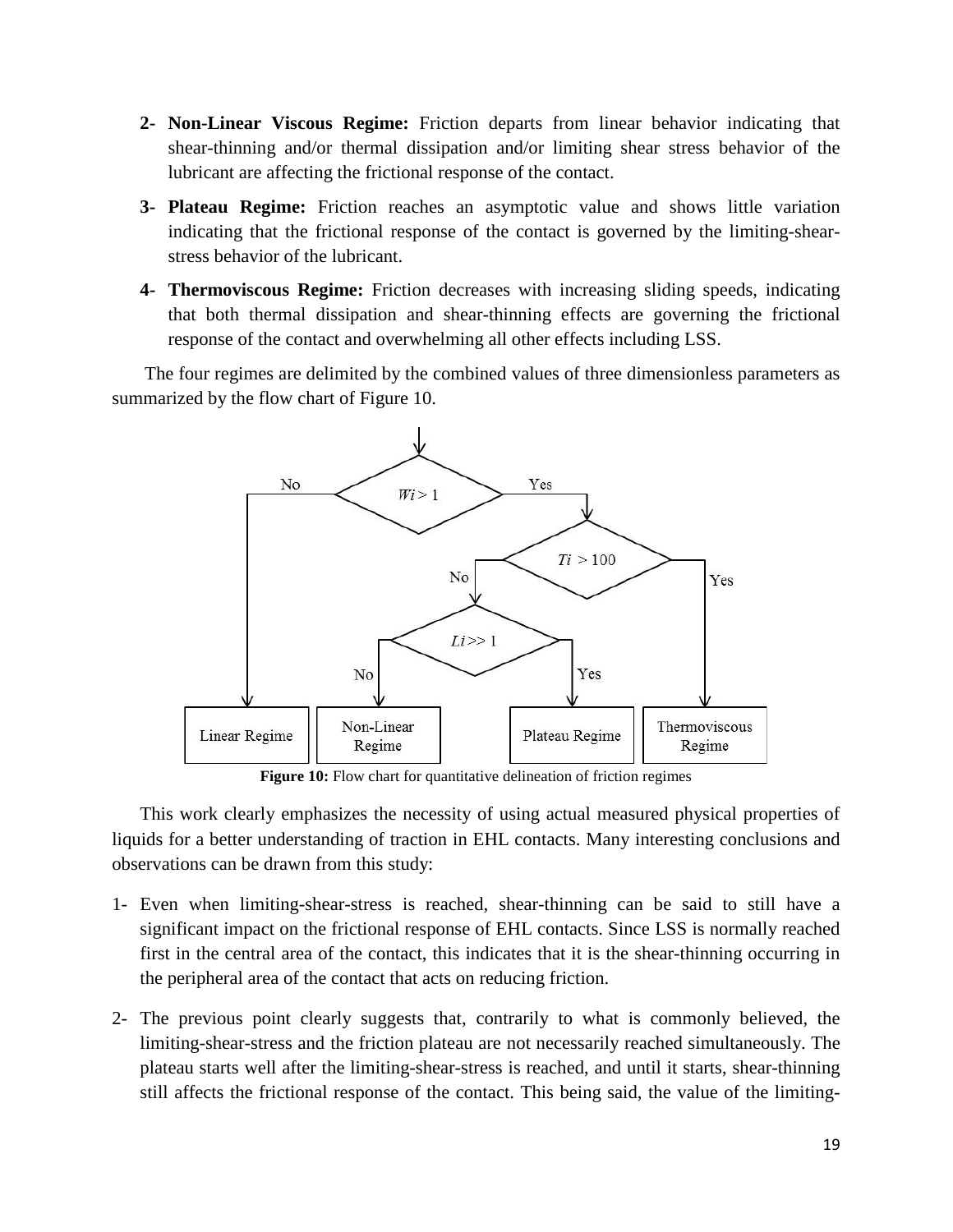stress pressure coefficient  $\Lambda$  cannot necessarily be accurately deduced from the value of the friction coefficient  $f$  along the plateau, which is the current common practice in EHL.  $\overline{A}$ value from a rheometer that can demonstrate rate-independent shear would be more reliable.

3- Contrarily to what is commonly believed, at high slide-to-roll ratios, when the friction coefficient begins to decrease with increasing  $\Sigma$ , the extent of the friction decrease cannot be attributed to the dominance of thermal effects alone. Shear-thinning plays an equally important role in reducing friction in the thermoviscous regime.

Finally, in this work, owing to the scarcity of reliable lubricant transport properties modeling under EHL conditions, only one lubricant has been used to delineate the four proposed traction regimes. However, it would be interesting in the future, when more lubricants are sufficiently well characterized (with the same level of accuracy as Shell T9) to apply the proposed approach to a wider variety of lubricants and verify its validity.

#### **Appendix: Discussion on Very Low Σ Traction**

In the interest of completeness, it must be mentioned that at high pressure and very low slideto-roll ratio there is another linear regime which will supersede the Newtonian viscous one [\[24\]](#page-23-10)[\[25\].](#page-23-11) The elastic creep of the rollers was not addressed in the present numerical work but may be introduced with experimental measurements.



T<sub>0</sub> = 34 <sup>o</sup>C, U<sub>m</sub> = 2.5 m/s, p<sub>h</sub> = 2.44 Gpa

**Figure 11:** Traction measured for T9 at very low slide-to-roll ratio in a crossed roller instrument

Experimental investigations of traction for  $\Sigma < 1 \times 10^{-3}$  find that the response is linear with a slope equal to the slope measured for dry contact [\[25\].](#page-23-11) See Figure 11 where measurements of both dry and lubricated traction follow the same linear slope with friction coefficient, *f* , equal to  $\Sigma G_s / p_h$  for small values of  $\Sigma$  delimited by the relation,  $E_r > 1$ . Failure to recognize that roller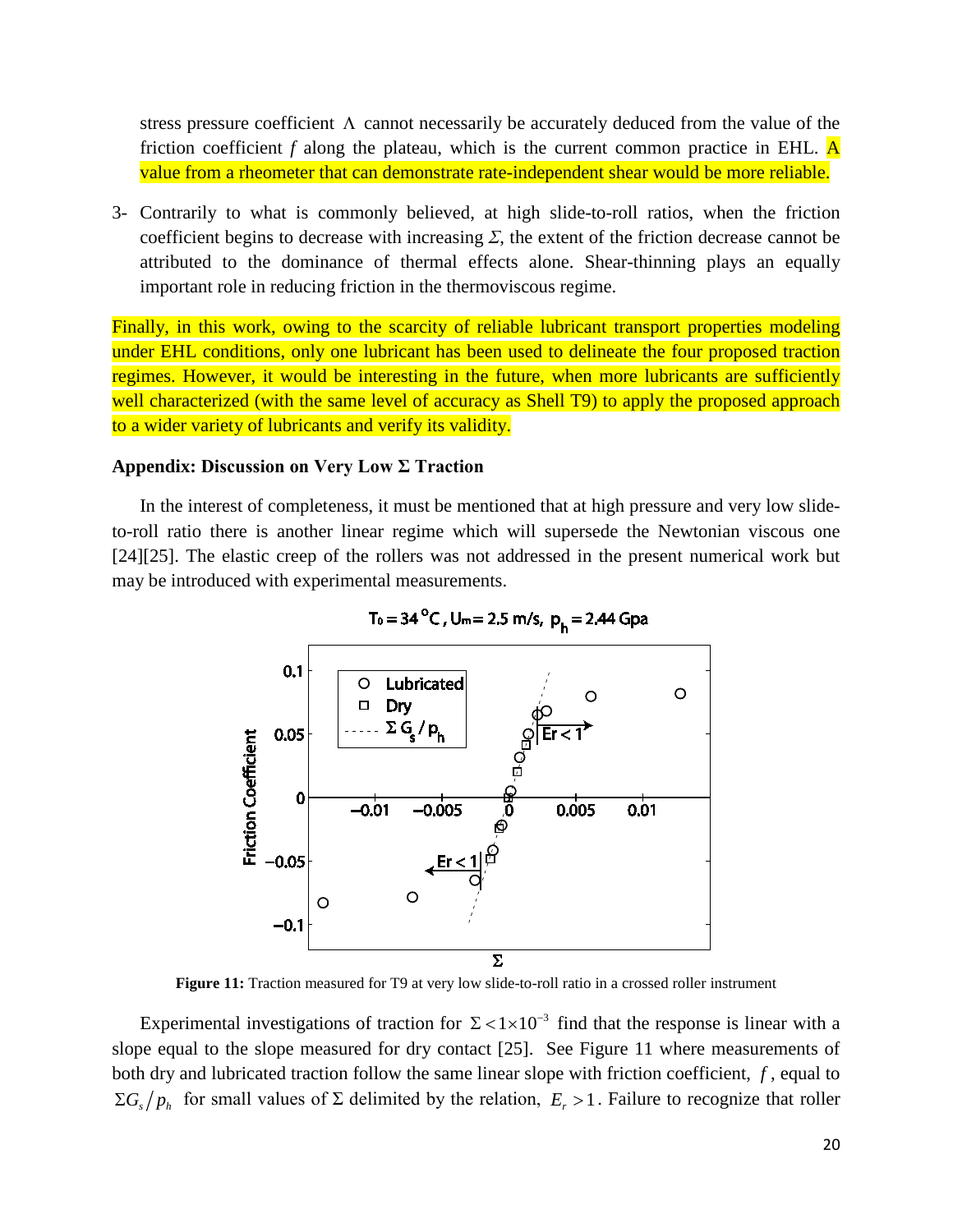elastic creep can influence the traction curve has resulted in the assignment of reduced highpressure viscosity or high-frequency shear modulus of the liquid to explain this regime going back to the earliest contributions [\[2\].](#page-22-1)

## **Nomenclature**

*η* : Lubricant's Generalized Newtonian viscosity  $\Sigma$  : Slide-to-Roll ratio =( $V_I - V_2$ )/ $U_m$  $\mu$  : Lubricant's viscosity *μ∞* : Lubricant's viscosity extrapolated to infinite temperature *ρ* : Lubricant's density *ρ<sup>R</sup>* : Lubricant's density at reference state Λ : Limiting stress-pressure coefficient *τ* : Shear stress *τ<sup>L</sup>* : Limiting shear stress *τ<sup>u</sup>* : Unbounded shear stress *Ti* : Thermoviscous indicator dimensionless number *c* : Lubricant's heat capacity *C* : Lubricant's volumetric heat capacity *Er* : Roller elasticity number *f* : Friction coefficient *F* : Contact external applied load *G* : Lubricant effective shear modulus *Gs* : Roller material shear modulus *h* : Lubricant film thickness *k* : Lubricant's thermal conductivity *Li* : Limiting-shear-stress dimensionless number *Na* : Nahme-Griffith dimensionless *p* : Pressure *ph* : Hertzian contact pressure *p0* : Ambient pressure *pR* : Reference pressure *T* : Temperature *T0* : Ambient temperature *TR* : Reference temperature *U<sub>m</sub>* : Mean entrainment speed  $=(V_1+V_2)/2$ *V1* : Sphere's surface velocity *V2* : Plane's surface velocity *V* : Volume *VR* : Volume at reference state *Wi* : Weissenberg dimensionless number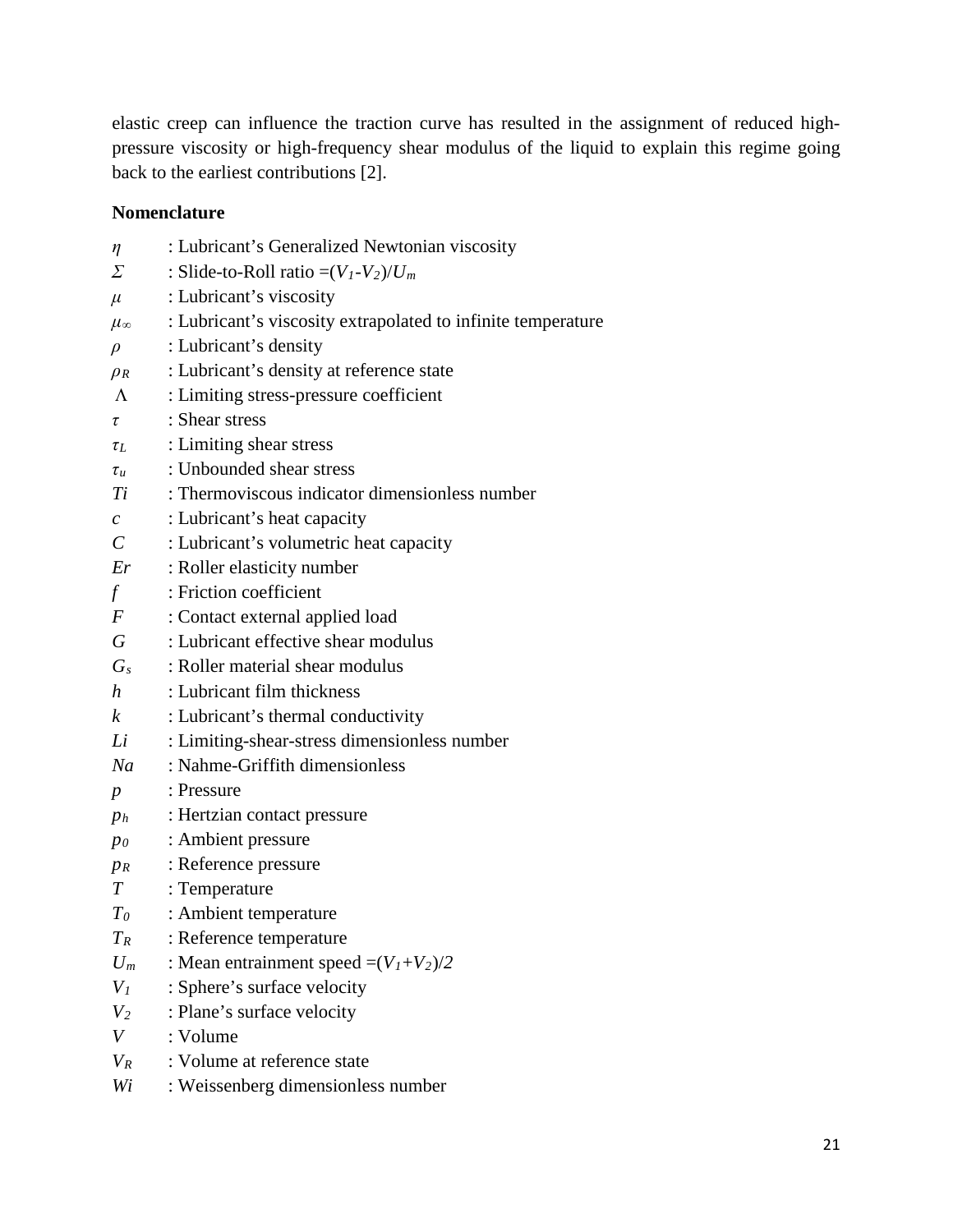#### <span id="page-22-12"></span>**Acknowledgments**

The first author wishes to thank the Council for International Exchange of Scholars (CIES) and the Fullbright commission for funding his visiting scholar program at the Georgia Institute of Technology. Bair was supported by the Center for Compact and Efficient Fluid Power, a National Science Foundation Engineering Research Center funded under cooperative agreement number EEC-0540834.

### **References**

- <span id="page-22-0"></span>[1] Smith, F.W. "Lubricant Behavior in Concentrated Contact-Some Rheological Problems", *ASLE Transactions*, Vol.3, No.1, 1960, pp. 18-25.
- <span id="page-22-1"></span>[2] Crook, A.W., "The Lubrication of Rollers IV. Measurements of Friction and Effective Viscosity", *Phil. Trans. Roy. Soc. Lond.*, Series A, Vol. 255, No. 1056, 1963, pp. 281- 312.
- <span id="page-22-2"></span>[3] Bell, J.C., "Lubrication of Rolling Surfaces by a Ree-Eyring Fluid," *ASLE Transactions*, Vol. 5, 1962, pp. 160-171.
- <span id="page-22-3"></span>[4] Johnson, K.L. and Tevaarwerk, J.L., "Shear Behaviour of Elastohydrodynamic Oil Films", *Proc. Roy. Soc. London* A, Vol.356, 1977, pp. 215-236.
- <span id="page-22-4"></span>[5] Hirst, W. and Moore, A.J., "The Effect of Temperature on Traction in Elastohydrodynamic Lubrication", *Phil. Trans. Royal Soc*. *London* A*,* Vol.298, No.1438, 1980, pp.183-208.
- <span id="page-22-5"></span>[6] Jacod B., Venner C. H. and Lugt P. M., "A Generalized Traction Curve for EHL Contacts", *ASME Journal of Tribology,* 2001, vol. 123, pp. 248-253.
- <span id="page-22-6"></span>[7] Bair S. – High Pressure Rheology for Quantitative Elastohydrodynamics, Elsevier Science, Amsterdam, 2007.
- <span id="page-22-7"></span>[8] Bair S. – Reference Liquids for Quantitative Elastohydrodynamics: Selection and Rheological Characterization, *Tribology Letters*, 2006, vol. 22, pp. 197-206.
- <span id="page-22-8"></span>[9] Kumar P. and Khonsari M. M. – Combined Effects of Shear-Thinning and Viscous Heating on EHL Characteristics of Rolling-Sliding Line Contacts, *ASME Journal of Tribology*, 2008, vol. 130, doi: 10.1115/1.2959111.
- <span id="page-22-9"></span>[10] Liu Y., Jane Wang Q., Bair S. and Vergne P. – A Quantitative Solution for the Full Shear-Thinning EHL Point Contact Problem Including Traction, *Tribology Letters*, 2007, vol. 28, pp. 171-181.
- <span id="page-22-10"></span>[11] Habchi. W., Eyheramendy D., Bair S., Vergne P. and Morales-Espejel G. – Thermal Elastohydrodynamic Lubrication of Point Contacts Using a Newtonian / Generalized Newtonian Lubricant, *Tribology Letters*, 2008, vol. 30 (1), pp. 41-52.
- <span id="page-22-11"></span>[12] Habchi W., Vergne P., Bair S., Andersson O., Eyheramendy D. and Morales-Espejel G. E. – Influence of Pressure and Temperature Dependence of Thermal Properties of a Lubricant on the Behaviour of Circular TEHD Contacts, *Tribology International*, 2010, vol. 43, pp. 1842-1850.